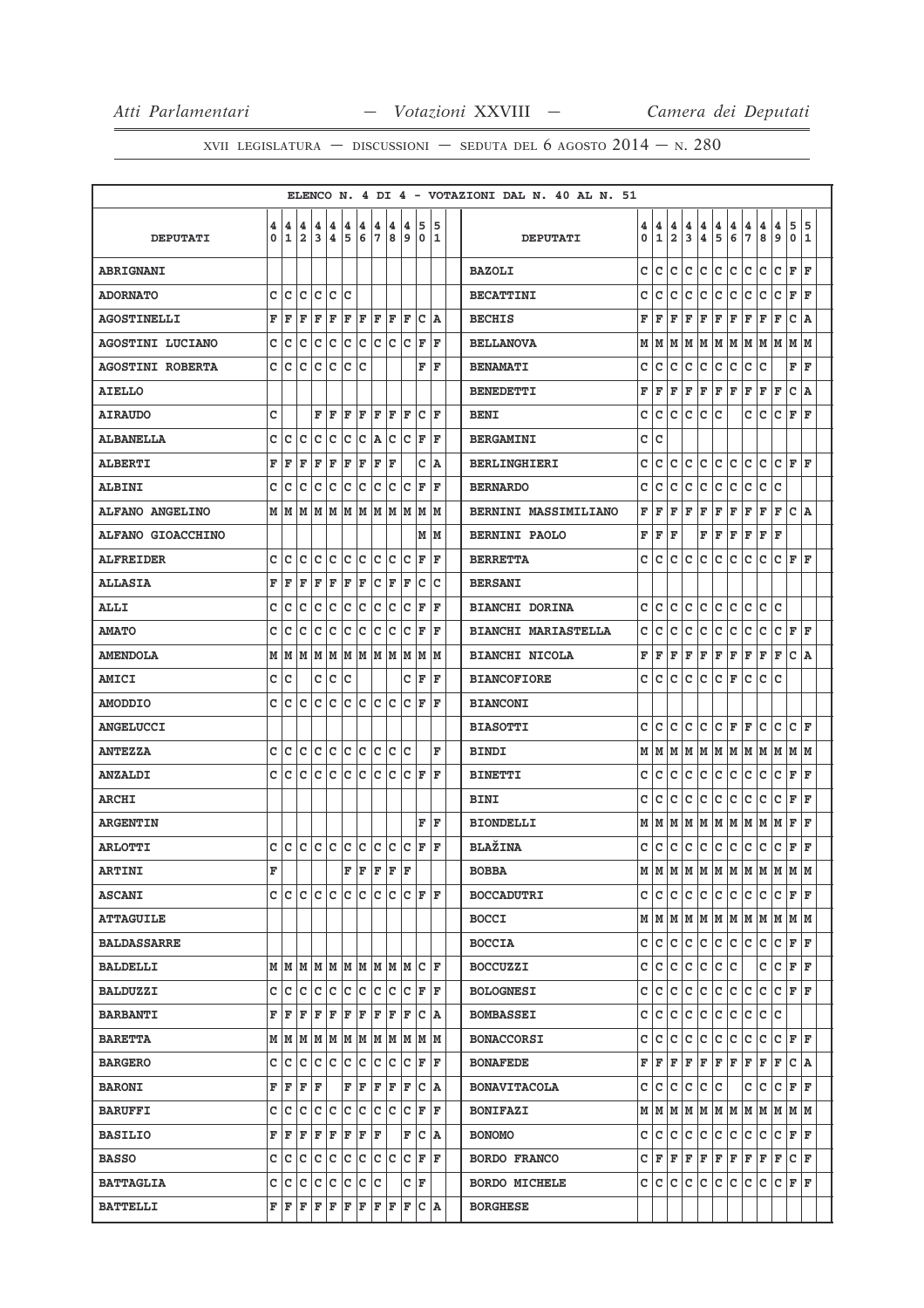|                          |        |        |                              |             |                    |              |        |                |                      |        |                                                                 |    |        | ELENCO N. 4 DI 4 - VOTAZIONI DAL N. 40 AL N. 51 |                  |                   |                     |             |        |              |         |                     |                  |          |                  |        |
|--------------------------|--------|--------|------------------------------|-------------|--------------------|--------------|--------|----------------|----------------------|--------|-----------------------------------------------------------------|----|--------|-------------------------------------------------|------------------|-------------------|---------------------|-------------|--------|--------------|---------|---------------------|------------------|----------|------------------|--------|
| <b>DEPUTATI</b>          | 4<br>0 | 4<br>1 | 4<br>$\overline{\mathbf{2}}$ | 4<br>3      | 4<br>4             | 4<br>5       | 4<br>6 | 4<br>7         | 4<br>8               | 4<br>9 | 5<br>$\mathbf 0$                                                |    | 5<br>1 | <b>DEPUTATI</b>                                 | 4<br>$\mathbf 0$ | 4<br>$\mathbf{1}$ | 4<br>$\overline{2}$ | 4<br>3      | 4<br>4 | 4<br>5       | 4<br>6  | 4<br>$\overline{7}$ | 4<br>8           | 4<br>و ا | 5<br>$\mathbf 0$ | 5<br>1 |
|                          |        |        |                              |             |                    |              |        |                |                      |        |                                                                 |    |        |                                                 |                  |                   |                     |             |        |              |         |                     |                  |          |                  |        |
| <b>BORGHESI</b>          | F      | F      | F                            | F           | F                  | F            | F      |                | C F                  | F      | C F                                                             |    |        | <b>CARBONE</b>                                  |                  |                   |                     |             |        |              |         |                     |                  |          | F                | ΙF     |
| <b>BORGHI</b>            | c      | c      | c                            | C           | C                  | lc.          | C      | lc.            | lc.                  | c      | F                                                               | ΙF |        | <b>CARDINALE</b>                                | C                | c                 | c                   | c           | c      | c            | lc.     | Ιc                  | c                | Ιc       | F                | ΙF     |
| BORLETTI DELL'ACQUA      |        | МИ     | м                            | lМ          |                    |              |        |                | M  M  M  M  M  M     |        | M M                                                             |    |        | <b>CARELLA</b>                                  | c                | c                 | c                   | c           | c      | c            | c       | c                   | c                | c        | F                | F      |
| <b>BOSCHI</b>            |        | MM     | M                            |             |                    |              |        |                |                      |        | M  M  M  M  M  M  M  M  M                                       |    |        | <b>CARFAGNA</b>                                 | с                | c                 | c                   | c           | c      | c            | F       | c                   | c                |          |                  |        |
| <b>BOSCO</b>             | c      | c      | с                            | c           | c                  | F            |        | c              | c                    | c      | F                                                               |    | F      | <b>CARIELLO</b>                                 | F                | F                 | F                   | F           | F      |              |         |                     |                  |          |                  |        |
| <b>BOSSA</b>             | C      | c      | C                            | c           | C                  | c            | c      |                | c c                  | c      | F                                                               |    | F      | <b>CARINELLI</b>                                | F                | F                 | F                   | F           | F      | F            | F       | F                   | F                | F        | MM               |        |
| <b>BOSSI</b>             | F      | F      | F                            | F           | F                  | F            | F      | C              | A                    |        | c                                                               |    | C      | CARLONI                                         | C                | c                 | C                   | $\mathbf c$ | lc.    | c            | lc.     | c                   | c                | lc       | F                | l F    |
| <b>BRAGA</b>             | c      |        | c                            | c           | c                  | $\mathsf C$  | с      | с              | с                    | с      | F                                                               |    | F      | <b>CARNEVALI</b>                                | C                | c                 | c                   | c           | c      | c            | c       | c                   | c                | c        | F                | ΙF     |
| <b>BRAGANTINI MATTEO</b> | F      | F      | F                            | F           | F                  | F            | F      | $\overline{C}$ | $\mathbf{F}$         | F      | c                                                               |    | F      | CAROCCI                                         | c                | c                 | c                   | c           | c      | $\mathsf{C}$ | c       | c                   | c                | c        | F                | F      |
| <b>BRAGANTINI PAOLA</b>  |        | c Ic   | c                            | lc.         | c c                |              |        |                | c c c c              |        | ΙF                                                              |    | F      | <b>CARRA</b>                                    | C                | c                 | c                   | c           | c      | c            | c       | c                   | c                | c        | F                | F      |
| <b>BRAMBILLA</b>         |        |        |                              |             |                    |              |        |                |                      |        | MM                                                              |    |        | <b>CARRESCIA</b>                                | с                | c                 | c                   | c           | c      | c            | lc.     | Iс                  | c                | Iс       | F                | ΙF     |
| <b>BRANDOLIN</b>         | c      | c      | c                            | c           | с                  | lc.          | lc.    | c              | Iс                   | c      | F                                                               |    | F      | <b>CARROZZA</b>                                 | c                | c                 | c                   | c           | c      | $\mathsf{C}$ | lc.     | c                   | c                | c        | F                | ΙF     |
| <b>BRATTI</b>            | c      | C      | C                            | c           | C                  |              | c      |                | c                    |        | F                                                               | F  |        | <b>CARUSO</b>                                   | C                | c                 | c                   | $\mathbf c$ | c      | $\mathtt{C}$ | c       | c                   | c                | c        |                  |        |
| <b>BRAY</b>              | c      | c      | c                            | c           | c                  | c            | c      | c              | c                    |        |                                                                 |    |        | <b>CASATI</b>                                   | C                | c                 | c                   | c           | c      | c            | lc.     | c                   | c                | lc.      | lF.              | ١F     |
| <b>BRESCIA</b>           | F      | F      | F                            | F           | F                  | F            | F      | F              | F                    | F      | C A                                                             |    |        | <b>CASELLATO</b>                                |                  |                   |                     |             |        |              |         |                     |                  |          |                  |        |
| <b>BRESSA</b>            |        | MN     |                              |             |                    |              |        |                |                      |        | M  M  M  M  M  M  M  M  M  M                                    |    |        | <b>CASERO</b>                                   |                  | мIм               | lМ                  | lм          |        |              |         |                     | M  M  M  M  M  M |          | M  M             |        |
| <b>BRUGNEROTTO</b>       | F      | F      | F                            | F           | F                  | F            | F      |                | F                    | ΙF     | c                                                               | ١A |        | <b>CASO</b>                                     |                  | F                 | F                   | F           | F      | F            | F       |                     | F                | F        | c                | A      |
| <b>BRUNETTA</b>          |        | M   M  | M                            |             |                    |              |        |                |                      |        | M  M  M  M  M  M  M  M  M                                       |    |        | <b>CASSANO</b>                                  | c                | c                 | c                   | c           | c      | c            | lc.     | lc.                 | c                | Iс       | F                | ΙF     |
| <b>BRUNO</b>             | C      | c      | с                            | c           | c.                 | c            | c      |                |                      |        | F                                                               |    | F      | <b>CASTELLI</b>                                 | F                | F                 | F                   | F           | F      | F            | F       | F                   | F                |          |                  |        |
| <b>BRUNO BOSSIO</b>      | c      | C      | c                            | lc.         | $\bar{\mathbf{C}}$ |              |        |                |                      |        | $ c c c c c _F$                                                 |    | F      | <b>CASTIELLO</b>                                | c                | c                 | c                   | $\mathbf c$ | lc.    | c            | F       | lc.                 | $\mathtt{C}$     | lc       |                  |        |
| <b>BUENO</b>             | c      | c      | c                            | c           | c                  |              |        |                |                      |        | F                                                               |    | F      | <b>CASTIGLIONE</b>                              | М                | M                 | M                   | M           | M      | M            | M       | M                   |                  | MMMM     |                  |        |
| <b>BURTONE</b>           | c      | c      | c                            | c           | c                  | c            | c      | c              | c                    | c      | F                                                               |    | F      | <b>CASTRICONE</b>                               | C                | c                 | c                   | c           | c      | c            | lc.     | Ιc                  | c                | Iс       | F                | F      |
| <b>BUSIN</b>             | F      | F      | F                            | F           | F                  | F            | F      |                | $ {\bf C}  {\bf F} $ | F      | c                                                               |    | F      | <b>CATALANO</b>                                 | c                | c                 | c                   | $\mathbf C$ | c      | c            | c       |                     |                  |          |                  |        |
| <b>BUSINAROLO</b>        | F      | F      | F                            | F           | F                  | F            | F      | F              | F                    | F      | с                                                               | ١A |        | <b>CATANIA</b>                                  | М                | M                 | M                   | M           | M      | M            | M       | M                   |                  | MMMM     |                  |        |
| <b>BUSTO</b>             |        | FF     | F                            | F           | F                  | F            | F      | $\mathbf{F}$   | F                    | ΙF     | $\mathbf C$                                                     | ١A |        | CATANOSO GENOESE                                | c                | c                 | c                   | $\mathbf C$ | c      | c            | A       | c                   | c                | lc       |                  |        |
| <b>BUTTIGLIONE</b>       | c      | C      | C                            | c           |                    | c c          | c      | c              |                      |        | F                                                               |    | F      | CAUSI                                           |                  |                   |                     |             |        |              |         |                     |                  |          | F                | lF.    |
| <b>CALABRIA</b>          |        |        |                              |             |                    |              |        |                |                      |        |                                                                 |    |        | <b>CAUSIN</b>                                   | c                | lc.               | c                   | c           | lc.    | c            | lc.     | lc.                 | c                |          | F                | F      |
| CALABRO'                 |        |        | c Ic Ic                      |             |                    | c c          |        |                |                      |        |                                                                 |    |        | <b>CECCONI</b>                                  |                  |                   |                     |             |        |              |         |                     |                  |          |                  | A      |
| <b>CAMANI</b>            |        |        |                              |             |                    |              |        |                |                      |        |                                                                 |    |        | <b>CENNI</b>                                    | c                | c                 | c                   | c           | c      | c            | lc.     |                     |                  |          | F                | ΙF     |
| <b>CAMPANA</b>           |        |        | C C C C C C C C C C          |             |                    |              |        |                |                      |        |                                                                 |    |        | <b>CENSORE</b>                                  | c                | lc.               | lc.                 | c           | lc.    |              |         |                     | c c c c c        |          | F F              |        |
| <b>CANCELLERI</b>        |        | FF     | F                            | F           | F                  | $\mathbf{F}$ | F      | $\mathbf{F}$   | $\mathbf{F}$         | F      | с                                                               | ١A |        | <b>CENTEMERO</b>                                | c                | c                 | c                   | c           | c      | c            | F       | с                   | c                | Iс       |                  |        |
| CANI                     | c      | с      | c                            | c           | c                  | $ C C $ F    |        |                | с                    |        | $C$ $F$ $F$                                                     |    |        | <b>CERA</b>                                     | с                | c                 | c                   | c           | c      | c            | F       | c                   | c                | c        | F  F             |        |
| <b>CAON</b>              | F      | F      | F                            | F           | F                  | F            | F      | с              | F                    | ΙF     | c                                                               |    | F      | <b>CESARO ANTIMO</b>                            | c                | c                 | c                   | c           | c      | $\mathsf{C}$ | c       | c                   | c                | c        | F                | ١F     |
| <b>CAPARINI</b>          |        |        |                              |             |                    |              |        |                |                      |        |                                                                 |    |        | <b>CESARO LUIGI</b>                             |                  |                   |                     |             |        |              |         |                     |                  |          |                  |        |
| CAPELLI                  |        | C C    | lc.                          | C C F C F C |                    |              |        |                |                      |        | C F F                                                           |    |        | <b>CHAOUKI</b>                                  | C                | с                 | c                   | c           | c      | c            | lc.     | с                   | c                |          | F F              |        |
| <b>CAPEZZONE</b>         |        |        |                              |             |                    |              |        |                |                      |        | $M$   $M$   $M$   $M$   $M$   $M$   $M$   $M$   $M$   $M$   $M$ |    |        | <b>CHIARELLI</b>                                | c                | с                 | с                   | c           | c      | c            | F       | c                   | c                | lc       |                  |        |
| <b>CAPODICASA</b>        |        |        | C C C C C C C F C C          |             |                    |              |        |                |                      |        |                                                                 |    |        | <b>CHIMIENTI</b>                                | F                | F                 | F                   | F           | F      | F            | F       | F                   | F                | F        | $ c $ A          |        |
| <b>CAPONE</b>            |        | c c    | c                            | с           |                    |              |        |                | C C C C C            |        | CF                                                              |    | F      | <b>CICCHITTO</b>                                |                  | мIм               | lм                  | M           |        |              | M M M M |                     |                  | lм       | M M              |        |
| <b>CAPOZZOLO</b>         |        | c c    | ∣c.                          | c c c c     |                    |              |        |                | c c                  |        | $C$ $F$ $F$                                                     |    |        | <b>CIMBRO</b>                                   | c                | c                 | c                   | c           | c      | c            | lc.     | c                   | c                | c        | $\mathbf F$      | ΙF     |
| <b>CAPUA</b>             |        |        |                              |             |                    |              |        |                |                      |        | C  C C  C C  C F  C C  F F F                                    |    |        | <b>CIMMINO</b>                                  |                  |                   |                     |             |        |              |         |                     |                  |          |                  |        |
|                          |        |        |                              |             |                    |              |        |                |                      |        |                                                                 |    |        |                                                 |                  |                   |                     |             |        |              |         |                     |                  |          |                  |        |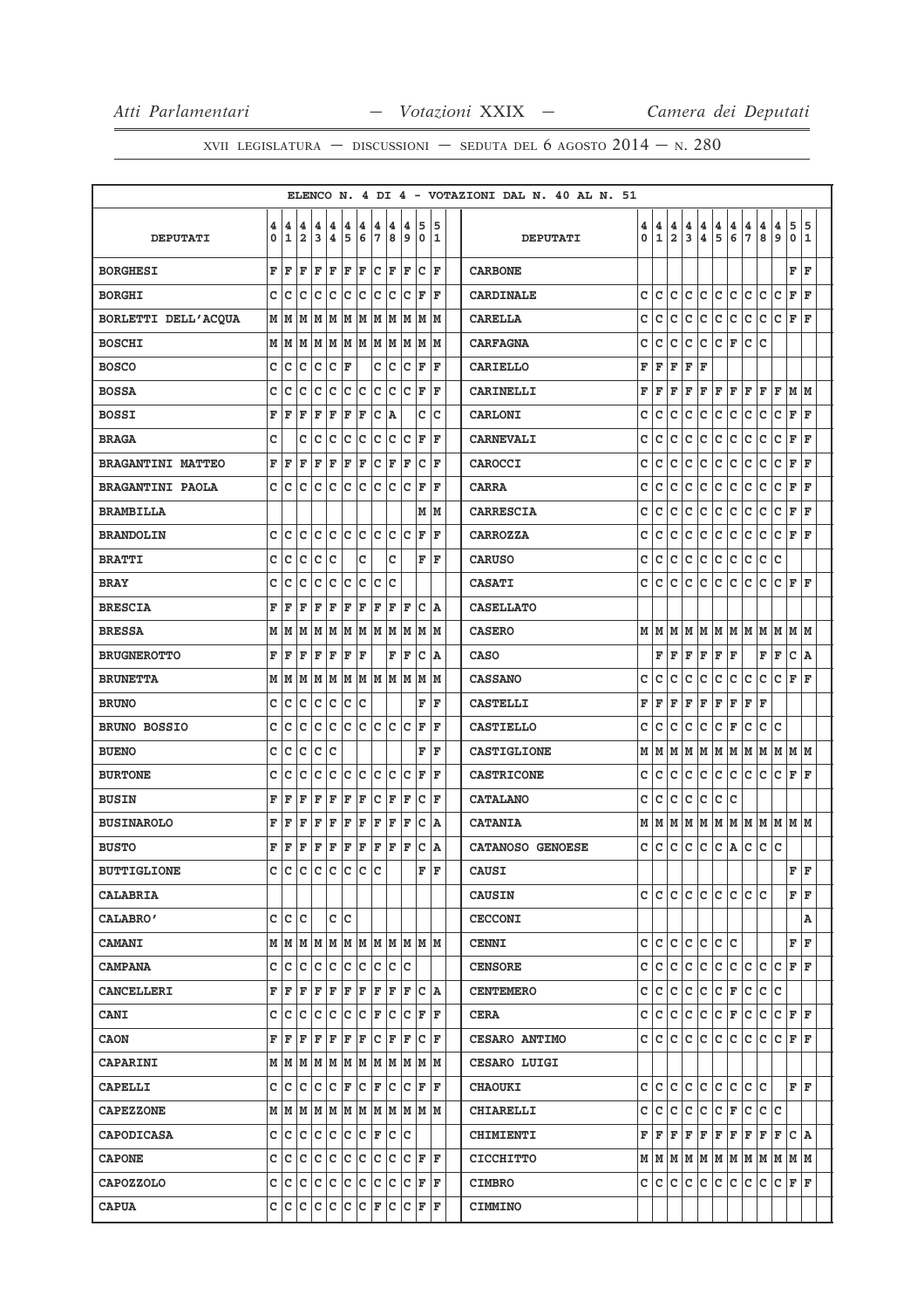|                     |        |                   |                              |         |        |                    |         |        |                     |          |                                                                                                                                               |    |         | ELENCO N. 4 DI 4 - VOTAZIONI DAL N. 40 AL N. 51                                                                                                                    |        |
|---------------------|--------|-------------------|------------------------------|---------|--------|--------------------|---------|--------|---------------------|----------|-----------------------------------------------------------------------------------------------------------------------------------------------|----|---------|--------------------------------------------------------------------------------------------------------------------------------------------------------------------|--------|
| <b>DEPUTATI</b>     | 4<br>0 | 4<br>$\mathbf{1}$ | 4<br>$\overline{\mathbf{2}}$ | 4<br>3  | 4<br>4 | 4<br>5             | 4<br>6  | 4<br>7 | 4<br>8              | 4<br>و ا | 5<br>0                                                                                                                                        |    | 5<br>11 | 5<br>4<br>4<br>4<br>4<br>4<br>4<br>4<br>4<br>4<br>4<br>5<br>6<br>$\overline{7}$<br>8<br>$\mathbf{1}$<br>$\overline{a}$<br>3<br>9<br>0<br>0<br>4<br><b>DEPUTATI</b> | 5<br>1 |
| CIPRINI             | F      | ΙF                | ΙF                           |         | F F    | FF                 |         |        | F F                 | lF.      | $ C $ A                                                                                                                                       |    |         | IM   M   M   M   M<br>lм<br>DE GIROLAMO<br>MM<br> M  M<br>lм                                                                                                       |        |
| <b>CIRACI'</b>      | c      | с                 | c                            | Iс      | lc.    | $ C $ $\mathbf{F}$ |         |        | c c c               |          | C F                                                                                                                                           |    |         | M  M  M  M  M  M  M  M<br> M  M<br>DEL BASSO DE CARO<br>М<br>lМ                                                                                                    |        |
| CIRIELLI            |        | MM                |                              |         |        |                    |         |        |                     |          | M   M   M   M   M   M   M   M   M                                                                                                             |    |         | F<br>F<br>F<br>F<br>F<br>F<br>F<br>F<br>F<br>F<br>c<br>DEL GROSSO                                                                                                  | A      |
| <b>CIVATI</b>       | c      | Ιc                | lc.                          |         |        |                    |         |        | c  c  c  c  c  c  c |          |                                                                                                                                               |    |         | F<br>с<br>с<br>c<br>с<br>c<br>с<br>c<br>с<br>c<br>c<br>l F<br><b>DELLAI</b>                                                                                        |        |
| <b>COCCIA</b>       | c      | c                 | c                            | c       | c      | Iс                 | Ιc      | c      | Ιc                  | с        | ΙF                                                                                                                                            |    | ΙF      | с<br>c<br>c<br>с<br>с<br>с<br>c<br>с<br>с<br>с<br>F<br><b>DELL'ARINGA</b>                                                                                          | F      |
| <b>COLANINNO</b>    | c      | Iс                | c                            | Ιc      | c      | Iс                 | Ιc      | lc.    | lc                  |          | F                                                                                                                                             |    | ΙF      | c<br>DELLA VALLE<br>F<br>F<br>F<br>F<br>F<br>F<br>F<br>F<br>F<br>F                                                                                                 | A      |
| <b>COLLETTI</b>     |        |                   | F                            | F       | ΙF     | F                  | F       |        | F                   | F        | c                                                                                                                                             |    | ١A      | F<br>F<br>F<br>F<br>F<br>F<br>F<br>c<br>F<br>F<br>DELL'ORCO                                                                                                        | A      |
| <b>COLONNESE</b>    | F      | l F               | ΙF                           | F       | ΙF     | ΙF                 | ΙF      | ΙF     | ΙF                  | F        | lc                                                                                                                                            |    | ١A      | $\mathbf{C}$<br>F<br>F<br>F<br>F<br>F<br>F<br>F<br>F<br>F<br>F<br>DE LORENZIS                                                                                      | A      |
| <b>COMINARDI</b>    | F      | ΙF                | ΙF                           | l F     | ΙF     | F                  | F       | F      | F                   | ΙF       | Ιc                                                                                                                                            |    | ١A      | F<br>DE MARIA<br>c<br>c<br>c<br>с<br>c<br>с<br>c<br>с<br>c<br>c<br>ΙF                                                                                              |        |
| COMINELLI           | C      | lc                | c                            | lc      | Iс     | Iс                 | Ιc      | Ιc     | Ιc                  |          | F                                                                                                                                             |    | F       | c<br>c<br>c<br>c<br>c<br>c<br>c<br>F<br>c<br>A<br>c<br>DE MENECH                                                                                                   | F      |
| <b>COPPOLA</b>      | c      | с                 | c                            |         | c c    |                    | c c     |        |                     |          | C C C F                                                                                                                                       | ΙF |         | c<br>F<br>c<br>ΙF<br>DE MICHELI                                                                                                                                    |        |
| <b>CORDA</b>        | F      | ΙF                | F                            | F       | ΙF     | F                  | ΙF      | F      | F                   | F        | c                                                                                                                                             |    | ١A      | c<br>DE MITA                                                                                                                                                       |        |
| <b>CORSARO</b>      |        |                   |                              |         |        |                    |         |        |                     |          |                                                                                                                                               |    |         | c<br>DE ROSA<br>F<br>F<br>F<br>F<br>F<br>F<br>F<br>F<br>F<br>F                                                                                                     | ١A     |
| <b>COSCIA</b>       | C      | lc                | c                            | lc      | lc     | lc.                | lc.     | lc.    | Iс                  | Ιc       | ١F                                                                                                                                            |    | ΙF      | $\mathtt{C}$<br>F<br>F<br>F<br>F<br>F<br>F<br>F<br>F<br>F<br>F<br>DI BATTISTA                                                                                      | A      |
| <b>COSTA</b>        |        |                   | MMM                          |         |        |                    |         |        |                     |          | M M M M M M M M M                                                                                                                             |    |         | c<br>F<br>F<br>F<br>F<br>F<br>F<br>F<br>F<br>F<br>F<br>DI BENEDETTO                                                                                                | A      |
| <b>COSTANTINO</b>   | c      | F                 | F                            | $F$ $F$ |        |                    | F       | F      | F                   | ΙF       |                                                                                                                                               |    |         | c<br><b>DIENI</b><br>F<br>F<br>F<br>F<br>F<br>F<br>ΙF<br>F<br>F<br>١A                                                                                              |        |
| <b>COVA</b>         | C      | Iс                | c                            | lc      | Iс     | Ιc                 | ١c      | Ιc     | lc                  | Ιc       | ΙF                                                                                                                                            |    | ΙF      | DI GIOIA<br>М<br>lМ<br>M<br>М<br>lм<br>м<br>lм<br>M<br>M<br>M<br>м                                                                                                 | lМ     |
| <b>COVELLO</b>      | c      | Iс                | c                            | Iс      | lc.    |                    | c c     |        | c c                 |          | $ C $ $\mathbf{F}$                                                                                                                            | ΙF |         | F<br>ΙF<br>DI LELLO<br>М<br>M<br>lМ<br>М<br>M<br>М<br>M<br>M<br>M<br>M                                                                                             |        |
| <b>COZZOLINO</b>    | F      | ΙF                | F                            | l F     | l F    | F                  | lF.     | F      | lF.                 | F        | Ιc                                                                                                                                            |    | ١A      | т<br>т<br>т<br>c<br>т<br>т<br>т<br>т<br>т<br>т<br>т<br>DI MAIO LUIGI                                                                                               | A      |
| CRIMI'              | c      | c                 |                              |         | c c    |                    | c c c c |        |                     | lc       | ١F                                                                                                                                            |    | ΙF      | c<br>c<br>c<br>c<br>c<br>c<br>c<br>c<br>F<br>с<br>с<br>DI MAIO MARCO                                                                                               | F      |
| <b>CRIMI</b>        |        |                   |                              |         |        |                    |         |        |                     |          |                                                                                                                                               |    |         | $\mathbf{C}$<br>F<br>F<br>ΙF<br>F<br>F<br>F<br>F<br>F<br>F<br>F<br>"INCA                                                                                           | A      |
| CRIPPA              | F      | ΙF                | F                            |         | F      | lF.                | F       | F      | ΙF                  | ΙF       | lc.                                                                                                                                           | ١A |         | <b>D'INCECCO</b>                                                                                                                                                   |        |
| CRIVELLARI          | c      | с                 | с                            | Ιc      | Iс     | lc.                | Iс      | lc.    | Iс                  | Ιc       | lF.                                                                                                                                           |    | F       | C<br>F<br>c<br>F<br>c<br>F<br>с<br>Α<br>ΙF<br>DI SALVO                                                                                                             |        |
| <b>CULOTTA</b>      | c      | Ιc                | с                            | Ιc      | Iс     | Iс                 | Iс      | Iс     | Iс                  | Ιc       | ΙF                                                                                                                                            |    | ΙF      | c<br>c<br>c<br>с<br>c<br>с<br>с<br>F<br>с<br>c<br>с<br>ΙF<br><b>DISTASO</b>                                                                                        |        |
| <b>CUPERLO</b>      | с      | Ιc                | c                            | Ιc      | c      | c                  | c       | ۱A.    | c                   | Iс       | F                                                                                                                                             |    | ΙF      | $\mathtt{C}$<br>с<br>c<br>с<br>с<br>с<br>с<br>F<br>с<br>с<br>c<br>ΙF<br>DI STEFANO FABRIZIO                                                                        |        |
| CURRO'              | F      | İF                | F                            | F       | ΙF     | F                  | ΙF      | F      | lF.                 | ΙF       |                                                                                                                                               |    |         | F<br>F<br>F<br>F<br>F<br>F<br>F<br>F<br>F<br>c<br>F<br>١A<br>DI STEFANO MANLIO                                                                                     |        |
| <b>DADONE</b>       |        | F F.              |                              |         |        |                    |         |        |                     |          | F F F F F F F F C A                                                                                                                           |    |         | c Ic<br>c<br>c<br>c.<br>c<br> c c<br>lc.<br>lc.<br>FF<br>DI STEFANO MARCO                                                                                          |        |
| <b>DAGA</b>         |        |                   |                              |         |        |                    |         |        |                     |          | F   F   F   F   F   F   F   F   F   C   A                                                                                                     |    |         | DI VITA                                                                                                                                                            |        |
| <b>D'AGOSTINO</b>   |        |                   |                              |         |        |                    |         |        |                     |          | c  c  c  c  c  c  c  c  c  c  F  F                                                                                                            |    |         | c<br>lc.<br>c<br>c<br>c<br>c<br>lc.<br>с<br>c<br>c<br>F F<br><b>DONATI</b>                                                                                         |        |
| <b>D'ALESSANDRO</b> |        |                   |                              |         |        |                    |         |        |                     |          |                                                                                                                                               |    |         | lc.<br>c<br>lc.<br>с<br>lc.<br>c<br>lc.<br>с<br>lc.<br>lc.<br>F F<br><b>D'OTTAVIO</b>                                                                              |        |
| <b>D'ALIA</b>       |        |                   |                              |         |        |                    |         |        |                     |          |                                                                                                                                               |    |         | c<br>F<br>F<br>F<br>F<br>F<br>F<br>F<br>F<br>F<br>C F<br><b>DURANTI</b>                                                                                            |        |
| <b>DALLAI</b>       |        |                   |                              |         |        |                    |         |        |                     |          |                                                                                                                                               |    |         | C A<br>F<br>F<br>F<br>F<br>F<br>F<br>F<br>F<br>F<br>F<br><b>D'UVA</b>                                                                                              |        |
| <b>DALL'OSSO</b>    |        | FF                |                              |         |        |                    |         |        | F F F F F F F F F   |          | IC IA                                                                                                                                         |    |         | c<br>c<br>lc.<br>F F<br>c<br>c<br>c<br>с<br>с<br>c<br><b>EPIFANI</b>                                                                                               |        |
| DAL MORO            |        |                   |                              |         |        |                    |         |        |                     |          | C C C C C C C C C C F F                                                                                                                       |    |         | lc.<br>lc.<br>$\mathtt{C}$<br>$\mathbf{C}$<br>c<br>c<br>lc.<br>c<br>c<br>c<br>F F<br><b>ERMINI</b>                                                                 |        |
| <b>D'AMBROSIO</b>   |        |                   |                              |         |        |                    |         |        |                     |          | F   F   F   F   F   F   F   F   F   C   A                                                                                                     |    |         | c<br>c<br>c<br>lc.<br>c<br>F F<br>Iс<br>с<br>с<br>с<br>c<br><b>FABBRI</b>                                                                                          |        |
| <b>DAMBRUOSO</b>    |        |                   | c  c  c                      |         | c      |                    |         |        |                     |          | M M                                                                                                                                           |    |         | c<br>lc<br>c<br>lc.<br>c<br>c<br>с<br>F<br>F<br>lC.<br><b>FAENZI</b>                                                                                               |        |
| <b>DAMIANO</b>      |        |                   |                              |         |        |                    |         |        |                     |          | C C C C C C C C C C F F                                                                                                                       |    |         | c<br>lc.<br>с<br>c<br>c<br>c<br> c<br>c.<br> C C F F<br><b>FAMIGLIETTI</b>                                                                                         |        |
| <b>D'ARIENZO</b>    |        |                   |                              |         |        |                    |         |        |                     |          |                                                                                                                                               |    |         | F<br>F<br>F<br>F<br>F<br>F<br>F<br>F<br>C   A<br><b>FANTINATI</b>                                                                                                  |        |
| <b>D'ATTORRE</b>    |        |                   |                              |         |        |                    |         |        |                     |          | C C C F F                                                                                                                                     |    |         | c c<br>c<br>lc.<br> c c<br>FF<br>c Ic<br>Iс<br><b>FANUCCI</b>                                                                                                      |        |
| DA VILLA            |        |                   |                              |         |        |                    |         |        |                     |          | ${\bf F}\, \,{\bf F}\, \,{\bf F}\, \,{\bf F}\, \,{\bf F}\, \,{\bf F}\, \,{\bf F}\, \,{\bf F}\, \,{\bf F}\, \,{\bf F}\, \,{\bf C}\, \,{\bf A}$ |    |         | <b>FARAONE</b>                                                                                                                                                     |        |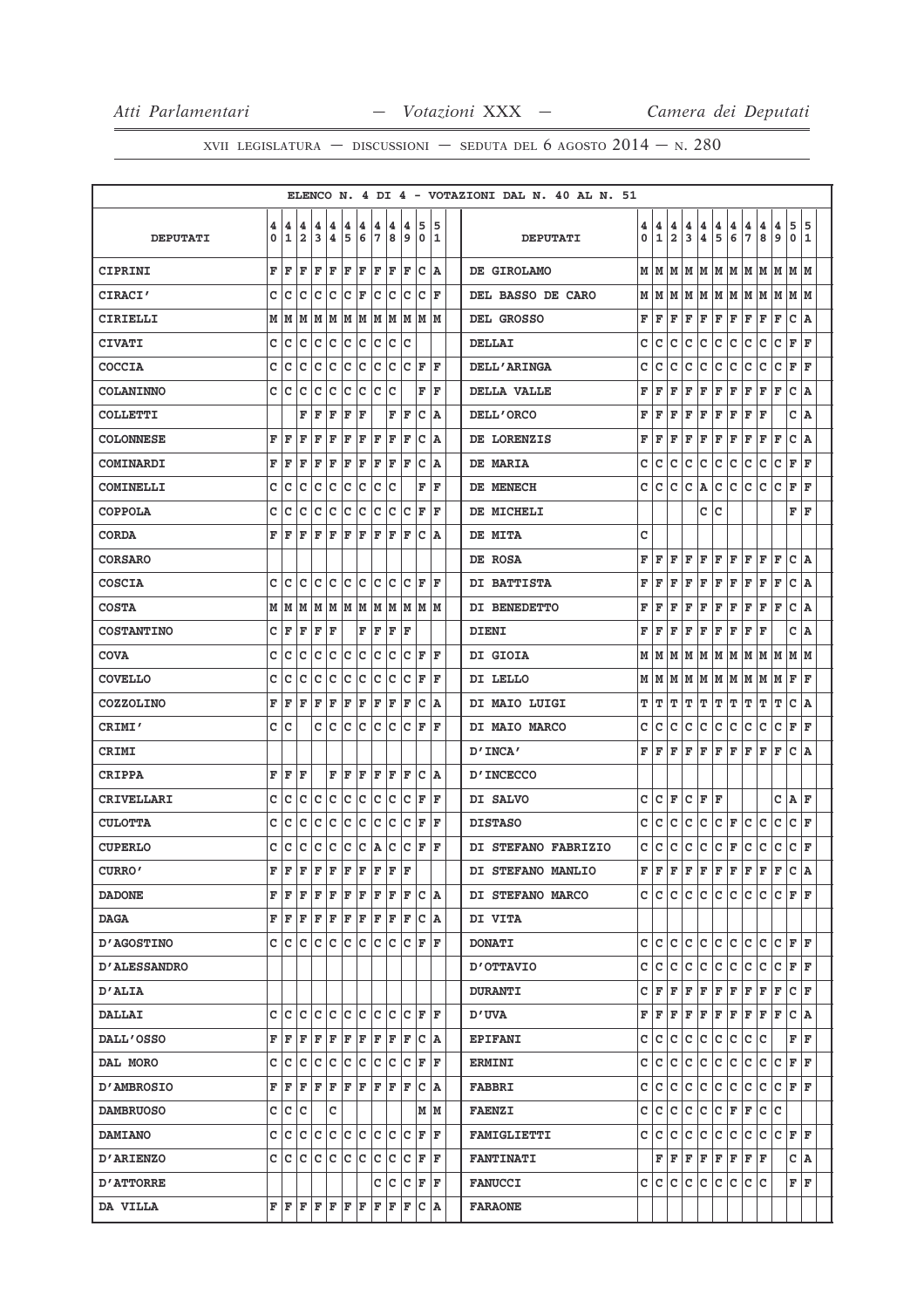|                           |        |        |                     |        |                                                                                                                                                                                                                                                                                                                                                                                                                                                                                            |         |                     |     |                  |     |                                                                                                                                                                                                            |     |     | ELENCO N. 4 DI 4 - VOTAZIONI DAL N. 40 AL N. 51 |        |                   |                     |                              |                              |               |                                       |               |                                   |        |          |    |
|---------------------------|--------|--------|---------------------|--------|--------------------------------------------------------------------------------------------------------------------------------------------------------------------------------------------------------------------------------------------------------------------------------------------------------------------------------------------------------------------------------------------------------------------------------------------------------------------------------------------|---------|---------------------|-----|------------------|-----|------------------------------------------------------------------------------------------------------------------------------------------------------------------------------------------------------------|-----|-----|-------------------------------------------------|--------|-------------------|---------------------|------------------------------|------------------------------|---------------|---------------------------------------|---------------|-----------------------------------|--------|----------|----|
| <b>DEPUTATI</b>           | 4<br>0 | 4<br>1 | 4<br>$\overline{a}$ | 4<br>3 | 4<br>4                                                                                                                                                                                                                                                                                                                                                                                                                                                                                     | 4<br>15 | 4<br>6 <sub>6</sub> | 4   | 4<br> 7 8 9      | 4   | 5<br>  0   1                                                                                                                                                                                               |     | 15  | <b>DEPUTATI</b>                                 | 4<br>0 | 4<br>$\mathbf{1}$ | 4<br>$\overline{2}$ | 4<br>$\overline{\mathbf{3}}$ | 4<br>$\overline{\mathbf{4}}$ | $\frac{4}{5}$ | $\begin{array}{c} 4 \\ 6 \end{array}$ | $\frac{4}{7}$ | 4<br>8                            | 4<br>9 | 5<br>0 1 | 5  |
| <b>FARINA DANIELE</b>     |        | CF     |                     |        | $\mathbf{F} \left  \mathbf{F} \right. \left  \mathbf{F} \right. \left  \mathbf{F} \right. \left  \mathbf{F} \right. \left  \mathbf{F} \right. \left  \mathbf{F} \right. \left  \mathbf{F} \right. \left  \mathbf{F} \right. \left  \mathbf{F} \right. \left  \mathbf{F} \right. \left  \mathbf{F} \right. \left  \mathbf{F} \right. \left  \mathbf{F} \right. \left  \mathbf{F} \right. \left  \mathbf{F} \right. \left  \mathbf{F} \right. \left  \mathbf{F} \right. \left  \mathbf{F} \$ |         |                     |     |                  |     | C F                                                                                                                                                                                                        |     |     | <b>GALLO RICCARDO</b>                           | c      | c                 | c                   | c                            | c                            | c             | F                                     | c             | c                                 | c      | C F      |    |
| <b>FARINA GIANNI</b>      |        | c Ic   |                     |        |                                                                                                                                                                                                                                                                                                                                                                                                                                                                                            |         |                     |     |                  |     | $C C C C C C C C F F$                                                                                                                                                                                      |     |     | <b>GALPERTI</b>                                 | c      | с                 | c                   | с                            | c                            | c             | c                                     | c             | c                                 | c      | F        | F  |
| <b>FASSINA</b>            |        |        |                     |        |                                                                                                                                                                                                                                                                                                                                                                                                                                                                                            |         |                     |     |                  |     | C F                                                                                                                                                                                                        |     | ١F  | <b>GANDOLFI</b>                                 | с      | с                 | c                   | с                            | с                            | с             | с                                     |               | с                                 | с      | F        | F  |
| <b>FAUTTILLI</b>          | c l    | с      | с                   |        | c c c c c c                                                                                                                                                                                                                                                                                                                                                                                                                                                                                |         |                     |     |                  |     | C F F                                                                                                                                                                                                      |     |     | <b>GARAVINI</b>                                 | с      | с                 | с                   | с                            | с                            | с             | c                                     | с             | с                                 | c      | F        | F  |
| <b>FAVA</b>               | c      | c      | F                   | Iс     |                                                                                                                                                                                                                                                                                                                                                                                                                                                                                            |         |                     |     |                  |     |                                                                                                                                                                                                            |     |     | GARNERO SANTANCHE'                              | c      | с                 | c                   | с                            | c                            | c             | c                                     |               |                                   |        |          |    |
| <b>FEDI</b>               | c      | c      | C                   |        | c c c c c c                                                                                                                                                                                                                                                                                                                                                                                                                                                                                |         |                     |     |                  |     | $ C $ $\mathbf{F}$                                                                                                                                                                                         | ١F  |     | <b>GAROFALO</b>                                 | c      | c                 | c                   | c                            | c                            | c             | c                                     | c             | c                                 | c      | F F      |    |
| <b>FEDRIGA</b>            | F      | ١F     | F                   | F      | ΙF                                                                                                                                                                                                                                                                                                                                                                                                                                                                                         |         |                     |     | CF               | lF. | lc.                                                                                                                                                                                                        |     | ΙF  | <b>GAROFANI</b>                                 | C      | c                 | c                   | с                            | c                            | c             | c                                     | c             | c                                 | c      | F F      |    |
| <b>FERRANTI</b>           |        |        |                     |        |                                                                                                                                                                                                                                                                                                                                                                                                                                                                                            |         |                     |     |                  |     | F                                                                                                                                                                                                          |     | ΙF  | <b>GASPARINI</b>                                | с      | с                 | c                   | с                            | с                            | с             | с                                     | с             | с                                 | с      | F F      |    |
| <b>FERRARA</b>            |        | CF     | F                   | F      | F                                                                                                                                                                                                                                                                                                                                                                                                                                                                                          | F       |                     |     | $F$ $F$ $F$      | ΙF  | Ιc                                                                                                                                                                                                         |     | ١F  | <b>GEBHARD</b>                                  | с      | с                 | c                   | с                            | c                            | с             | c                                     | c             | c                                 | c      | F F      |    |
| <b>FERRARESI</b>          |        | FF     | F                   | lF.    | l F                                                                                                                                                                                                                                                                                                                                                                                                                                                                                        | F       |                     | F F | F                | ΙF  | lc.                                                                                                                                                                                                        |     | ١A  | <b>GELLI</b>                                    | c      | c                 | c                   | с                            | с                            | с             | с                                     | c             | с                                 | c      | F        | ١F |
| FERRARI                   | с      | с      | с                   | с      | IC.                                                                                                                                                                                                                                                                                                                                                                                                                                                                                        |         | c c                 |     | c c              |     | $ C $ $\mathbf{F}$                                                                                                                                                                                         |     | ΙF  | <b>GELMINI</b>                                  |        |                   |                     |                              |                              |               |                                       |               |                                   |        |          |    |
| <b>FERRO</b>              | c      | с      | с                   | c      | c                                                                                                                                                                                                                                                                                                                                                                                                                                                                                          | Ιc      | c                   | lc. | Iс               | lc. | lF.                                                                                                                                                                                                        |     | ΙF  | <b>GENOVESE</b>                                 |        |                   |                     |                              |                              |               |                                       |               |                                   |        |          |    |
| <b>FIANO</b>              | с      | с      | с                   | с      | c                                                                                                                                                                                                                                                                                                                                                                                                                                                                                          | c       | c                   |     | c c              |     | C F                                                                                                                                                                                                        |     | ١F  | <b>GENTILONI SILVERI</b>                        | c      | c                 | c                   | с                            | c                            | c             | c                                     | c             | c                                 | C F F  |          |    |
| <b>FICO</b>               | F      | F      | F                   | F      | F                                                                                                                                                                                                                                                                                                                                                                                                                                                                                          | F       | F                   |     | F F F            |     | C A                                                                                                                                                                                                        |     |     | <b>GHIZZONI</b>                                 | c      | с                 | с                   | с                            | c                            | с             | c                                     | с             | с                                 | с      | F F      |    |
| <b>FIORIO</b>             | C.     | c      |                     |        | c c c                                                                                                                                                                                                                                                                                                                                                                                                                                                                                      | lc.     |                     | c c |                  |     | CF                                                                                                                                                                                                         |     | ΙF  | <b>GIACHETTI</b>                                | с      | c                 | c                   | c                            | с                            | с             | c                                     | c             | с                                 | с      | F        | F  |
| <b>FIORONI</b>            |        |        |                     |        |                                                                                                                                                                                                                                                                                                                                                                                                                                                                                            |         | c c                 |     |                  |     | C C C F                                                                                                                                                                                                    | ΙF  |     | <b>GIACOBBE</b>                                 | c      | с                 | с                   | с                            | с                            | с             | с                                     | с             | с                                 | c      | F F      |    |
| <b>FITZGERALD NISSOLI</b> | c      | c      | с                   | lc.    | Iс                                                                                                                                                                                                                                                                                                                                                                                                                                                                                         |         |                     | C F | lc.              | lc  | ΙF                                                                                                                                                                                                         |     | l F | <b>GIACOMELLI</b>                               | м      | M                 | м                   | м                            | M                            | м             | lМ                                    | M             | lм                                | м      | M  M     |    |
| <b>FOLINO</b>             | C.     | с      | с                   |        |                                                                                                                                                                                                                                                                                                                                                                                                                                                                                            |         |                     |     |                  |     | C  C  C  C  C  C  C  F  F                                                                                                                                                                                  |     |     | <b>GIACOMONI</b>                                |        |                   |                     |                              |                              |               |                                       |               |                                   |        |          |    |
| FONTANA CINZIA MARIA      | c      | c      | c                   | с      |                                                                                                                                                                                                                                                                                                                                                                                                                                                                                            |         |                     |     | c  c  c  c  c  c |     | ١F                                                                                                                                                                                                         |     | ΙF  | <b>GIAMMANCO</b>                                | c      | c                 | c                   | c                            | c                            | $\mathbf{C}$  | F                                     | c             | c                                 | c      |          |    |
| <b>FONTANA GREGORIO</b>   |        |        |                     |        |                                                                                                                                                                                                                                                                                                                                                                                                                                                                                            |         |                     |     |                  |     |                                                                                                                                                                                                            |     |     | GIGLI                                           | c      | c                 | c                   | c                            | c                            | c             | c                                     | c             | c                                 |        | C F F    |    |
| <b>FONTANELLI</b>         | c      | с      |                     | C C C  |                                                                                                                                                                                                                                                                                                                                                                                                                                                                                            |         |                     |     |                  |     | F                                                                                                                                                                                                          | ΙF  |     | <b>GINATO</b>                                   | с      | с                 | с                   | с                            | с                            | с             | c                                     | с             | с                                 | с      | F F      |    |
| <b>FORMISANO</b>          |        | мM     |                     |        |                                                                                                                                                                                                                                                                                                                                                                                                                                                                                            |         |                     |     |                  |     | M M M M M M M M M M                                                                                                                                                                                        |     |     | <b>GINEFRA</b>                                  | c      | c                 | c                   | c                            | c                            | c             | c                                     | c             | c                                 | c      | F        | F  |
| <b>FOSSATI</b>            | c      | с      |                     |        |                                                                                                                                                                                                                                                                                                                                                                                                                                                                                            |         |                     |     |                  |     | c c c c c c c c F F                                                                                                                                                                                        |     |     | <b>GINOBLE</b>                                  |        |                   |                     |                              |                              | с             | с                                     | с             | c                                 |        | F F      |    |
| <b>FRACCARO</b>           | F      | ١F     | F                   | lF.    | ΙF                                                                                                                                                                                                                                                                                                                                                                                                                                                                                         |         |                     |     |                  |     |                                                                                                                                                                                                            | C A |     | GIORDANO GIANCARLO                              | с      |                   |                     | F                            | F                            | F             | F                                     | F             | F                                 | F      | c        | F  |
| <b>FRAGOMELI</b>          |        |        |                     |        |                                                                                                                                                                                                                                                                                                                                                                                                                                                                                            |         |                     |     |                  |     |                                                                                                                                                                                                            |     |     | GIORDANO SILVIA                                 | F      | F                 | F                   | F                            | F                            | F             | F                                     | F             | F                                 | F      | c        | ١A |
| FRANCESCHINI              |        |        |                     |        |                                                                                                                                                                                                                                                                                                                                                                                                                                                                                            |         |                     |     |                  |     |                                                                                                                                                                                                            |     |     | GIORGETTI ALBERTO                               | C      | c                 | c                   | $\mathtt{C}$                 | c                            | c             | F                                     | c             | C                                 |        | c        | F  |
| <b>FRATOIANNI</b>         |        |        |                     |        |                                                                                                                                                                                                                                                                                                                                                                                                                                                                                            |         |                     |     |                  |     | C F F F F F F F F F C F                                                                                                                                                                                    |     |     | GIORGETTI GIANCARLO                             | FF     |                   | F                   | F                            |                              | F F F         |                                       |               | $C$ $ F F$                        |        | c lc     |    |
| <b>FREGOLENT</b>          |        | c c    |                     |        | c c c c c c                                                                                                                                                                                                                                                                                                                                                                                                                                                                                |         |                     |     |                  |     |                                                                                                                                                                                                            | FF  |     | <b>GIORGIS</b>                                  |        |                   |                     |                              |                              |               |                                       |               | c c                               |        | FF       |    |
| <b>FRUSONE</b>            |        |        |                     |        |                                                                                                                                                                                                                                                                                                                                                                                                                                                                                            |         |                     |     | F F F F F        |     | IC IA                                                                                                                                                                                                      |     |     | GITTI                                           |        |                   |                     |                              |                              |               |                                       |               |                                   |        |          |    |
| <b>FUCCI</b>              | c      |        |                     |        |                                                                                                                                                                                                                                                                                                                                                                                                                                                                                            |         |                     |     |                  |     | C C C F F C C C C F                                                                                                                                                                                        |     |     | GIULIANI                                        |        | c c c             |                     |                              |                              |               |                                       |               | c c c c c c c F F                 |        |          |    |
| <b>FURNARI</b>            |        | C C    |                     | F F    | $F$ $F$ $F$ $F$ $F$ $F$                                                                                                                                                                                                                                                                                                                                                                                                                                                                    |         |                     |     |                  |     |                                                                                                                                                                                                            |     |     | <b>GIULIETTI</b>                                | c      | с                 | с                   | с                            | с                            | с             | c                                     | c             | c                                 | с      | F F      |    |
| <b>GADDA</b>              | c      | с      | с                   | с      | c                                                                                                                                                                                                                                                                                                                                                                                                                                                                                          |         | c c                 |     | c c              |     | C F F                                                                                                                                                                                                      |     |     | <b>GNECCHI</b>                                  | с      | с                 | с                   | с                            | с                            | c             | c                                     | c             | с                                 | с      | FF       |    |
| <b>GAGNARLI</b>           |        | FF     | F                   | lF.    | F                                                                                                                                                                                                                                                                                                                                                                                                                                                                                          |         |                     |     | $F$ $F$ $F$ $F$  |     | F C A                                                                                                                                                                                                      |     |     | GOZI                                            |        | MM                |                     |                              |                              |               |                                       |               | M   M   M   M   M   M   M   M   M |        |          |    |
| <b>GALAN</b>              |        |        |                     |        |                                                                                                                                                                                                                                                                                                                                                                                                                                                                                            |         |                     |     |                  |     |                                                                                                                                                                                                            |     |     | <b>GRANDE</b>                                   |        | FF                | F                   | F                            | F                            |               | $\bf  F F F $                         |               | F                                 | F      | C A      |    |
| <b>GALATI</b>             |        |        |                     |        |                                                                                                                                                                                                                                                                                                                                                                                                                                                                                            |         |                     |     |                  |     |                                                                                                                                                                                                            |     |     | <b>GRASSI</b>                                   |        | C C               | с                   | c                            | с                            |               | C C                                   | $\mathbf{C}$  | c                                 |        | C F F    |    |
| <b>GALGANO</b>            |        |        | c c c c c c c c     |        |                                                                                                                                                                                                                                                                                                                                                                                                                                                                                            |         |                     |     |                  |     | C F F                                                                                                                                                                                                      |     |     | <b>GRECO</b>                                    |        |                   |                     |                              |                              |               |                                       |               |                                   |        |          |    |
| <b>GALLI CARLO</b>        |        |        |                     |        |                                                                                                                                                                                                                                                                                                                                                                                                                                                                                            |         |                     |     |                  |     | C C C C C C C C C C F F                                                                                                                                                                                    |     |     | <b>GREGORI</b>                                  | C      | c                 | с                   | c                            | $\mathbf{C}$                 |               |                                       |               | $ c c c c c _F _F$                |        |          |    |
| <b>GALLI GIAMPAOLO</b>    | C I    | с      | с                   | с      | lc.                                                                                                                                                                                                                                                                                                                                                                                                                                                                                        |         |                     |     | c c c c          |     | $ C $ $\mathbf{F}$                                                                                                                                                                                         |     | ΙF  | <b>GRIBAUDO</b>                                 | с      | с                 | с                   | с                            | с                            | C A           |                                       |               | с                                 | c      | F F      |    |
| <b>GALLINELLA</b>         |        |        |                     |        |                                                                                                                                                                                                                                                                                                                                                                                                                                                                                            |         |                     |     |                  |     | $\mathbf{F} \,   \, \mathbf{F} \,   \, \mathbf{F} \,   \, \mathbf{F} \,   \, \mathbf{F} \,   \, \mathbf{F} \,   \, \mathbf{F} \,   \, \mathbf{F} \,   \, \mathbf{F} \,   \, \mathbf{C} \,   \, \mathbf{A}$ |     |     | <b>GRILLO</b>                                   |        | F                 | F                   | F                            | F                            | F             |                                       | F F F         |                                   |        | C   A    |    |
| GALLO LUIGI               |        |        |                     |        |                                                                                                                                                                                                                                                                                                                                                                                                                                                                                            |         |                     |     |                  |     | $\mathbf{F} \,   \, \mathbf{F} \,   \, \mathbf{F} \,   \, \mathbf{F} \,   \, \mathbf{F} \,   \, \mathbf{F} \,   \, \mathbf{F} \,   \, \mathbf{F} \,   \, \mathbf{F} \,   \, \mathbf{C} \,   \, \mathbf{A}$ |     |     | GRIMOLDI                                        |        | F F F             |                     | F                            | F                            | F F           |                                       |               | C F F                             |        |          |    |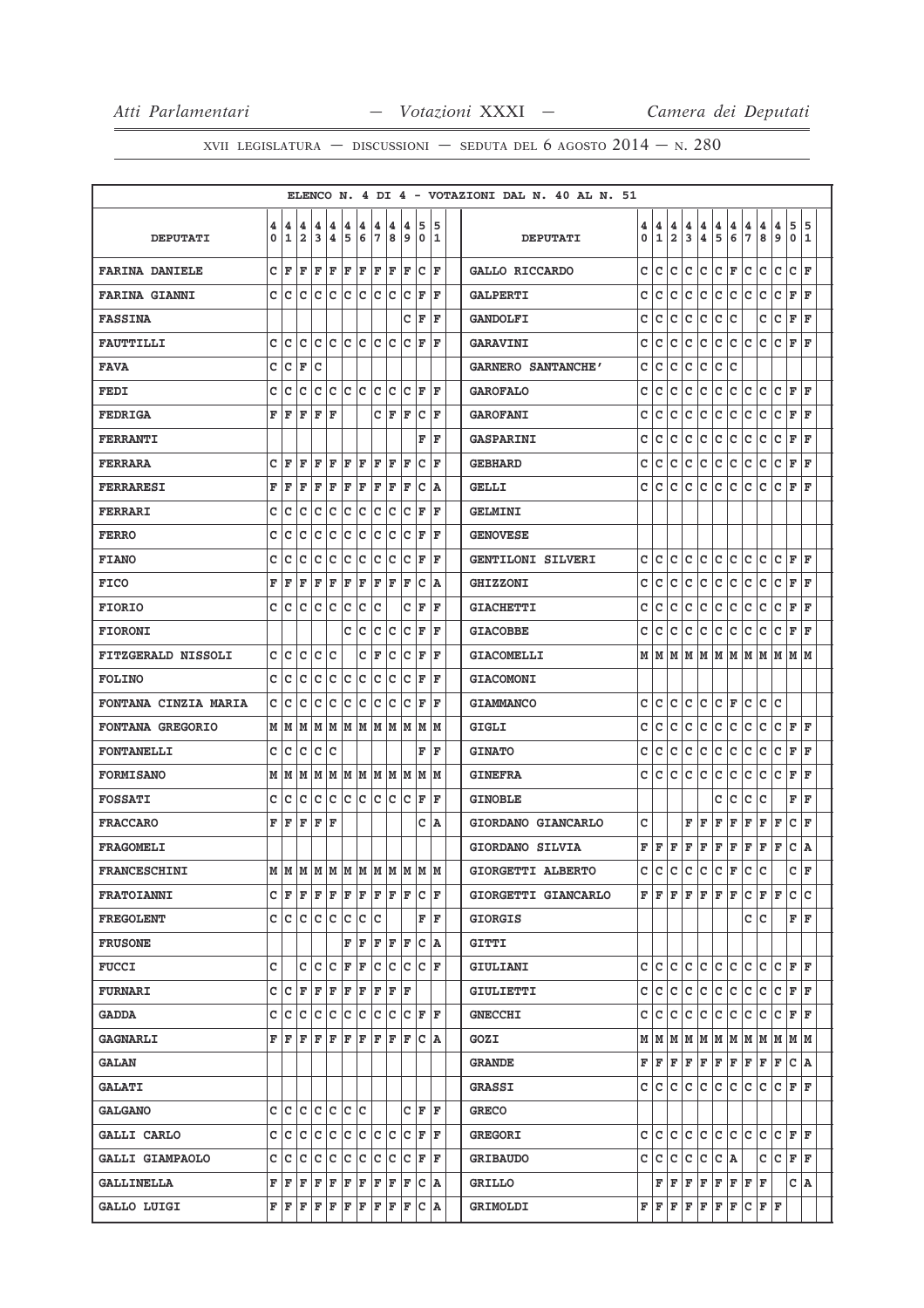|                         |   |      |                                                                                                             |               |                    |     |     |                    |                                                       |              |                                                                 |     |    | ELENCO N. 4 DI 4 - VOTAZIONI DAL N. 40 AL N. 51 |             |              |             |              |     |                |         |                |               |     |                                   |     |
|-------------------------|---|------|-------------------------------------------------------------------------------------------------------------|---------------|--------------------|-----|-----|--------------------|-------------------------------------------------------|--------------|-----------------------------------------------------------------|-----|----|-------------------------------------------------|-------------|--------------|-------------|--------------|-----|----------------|---------|----------------|---------------|-----|-----------------------------------|-----|
|                         | 4 | 4    | 4                                                                                                           | 4             | 4                  | 4   | 4   | 4                  | 4                                                     | 4            | 5                                                               |     | 5  |                                                 | 4           | 4            | 4           | 4            | 4   | 4              | 4       | 4              | 4             | 4   | 5                                 | 5   |
| <b>DEPUTATI</b>         | 0 | 1    | 2                                                                                                           | 3             | 4                  | 5   | 6   | $\overline{7}$     | 8                                                     | 9            | 0                                                               |     | 1  | <b>DEPUTATI</b>                                 | $\mathbf 0$ | $\mathbf{1}$ | $\mathbf 2$ | 3            | 4   | 5              | 6       | $\overline{7}$ | 8             | و ا | $\mathbf 0$                       | 1   |
| <b>GUERINI GIUSEPPE</b> |   | c lc |                                                                                                             |               |                    |     |     |                    |                                                       |              | $ c c c c $ a $ c c c c c$                                      |     | ΙF | <b>LOSACCO</b>                                  | C           | lc.          | lc.         | lc.          | lc. | c              | c       | c              | lc.           | lc. | F                                 | F   |
| <b>GUERINI LORENZO</b>  |   |      |                                                                                                             |               |                    |     |     |                    |                                                       |              |                                                                 | FF  |    | <b>LOTTI</b>                                    | М           | M            |             |              |     |                |         |                |               |     | M   M   M   M   M   M   M   M   M |     |
| <b>GUERRA</b>           | c | c    | lc.                                                                                                         | lc.           |                    |     |     |                    | $ C $ a $ C C C$                                      | c            | F                                                               |     | F  | LUPI                                            |             | мIм          | M           | lм           | M   |                |         |                | M  M  M  M  M |     | M M                               |     |
| <b>GUIDESI</b>          | F |      |                                                                                                             |               |                    |     |     |                    |                                                       |              |                                                                 | CF  |    | LUPO                                            |             |              |             |              |     |                |         |                |               |     |                                   |     |
| <b>GULLO</b>            | c | c    | c                                                                                                           | c             | İΕ                 | c   | lc. |                    | c c                                                   | C            | F                                                               |     | F  | <b>MADIA</b>                                    | M           | M            |             | MM           |     |                | м м м м |                | M M           |     | M  M                              |     |
| <b>GUTGELD</b>          | C | C    | C                                                                                                           | lc.           | $\bar{\mathbf{C}}$ | c   | c   |                    | c c                                                   | C            | F                                                               |     | F  | <b>MAESTRI</b>                                  | C           | c            | lc.         | lc.          | c   | c              | c       |                | c             | c   | F                                 | l F |
| <b>IACONO</b>           | c | C    | C                                                                                                           | C             | lc.                | c   | c   | c                  | c                                                     | C            | F                                                               |     | ΙF | <b>MAGORNO</b>                                  | c           |              | C           |              | c   | c              | c       | lc.            | C             | c   | F                                 | ١F  |
| IANNUZZI CRISTIAN       | F | F    | F                                                                                                           | F             | F                  | F   | F   | F                  | F                                                     | F            |                                                                 | C A |    | <b>MAIETTA</b>                                  |             |              |             |              |     |                |         |                |               |     |                                   |     |
| IANNUZZI TINO           | с | c    | c                                                                                                           | lc.           | lc.                | c   | c   | $\bar{\mathbf{C}}$ | c                                                     | c            | F                                                               |     | F  | <b>MALISANI</b>                                 | c           | c            | c           | c            | lc. | $\overline{c}$ | lc.     | c              | c             | c   | F                                 | F   |
| <b>IMPEGNO</b>          | C |      | C                                                                                                           |               | c                  | Iс  | c   | lc.                | IC                                                    | c            | F                                                               |     | ΙF | <b>MALPEZZI</b>                                 | C           | c            | c           | c            | c   | c              | c       | c              | c             | c   | F                                 | F   |
| <b>INCERTI</b>          | c | C    | c                                                                                                           | c             | c                  | c   | c   | c                  | c                                                     |              | C F                                                             |     | F  | <b>MANCIULLI</b>                                | c           | c            | c           | c            | lc. | c              | lc.     | lc.            | c             |     | $\mathbf F$                       | F   |
| <b>INVERNIZZI</b>       | F |      | F                                                                                                           | F             | F                  | F   | F   | c                  | F  F                                                  |              |                                                                 |     |    | <b>MANFREDI</b>                                 | c           | c            | C           | c            | c   | c              | c       | c              | c             | c   | $\mathbf F$                       | ΙF  |
| <b>IORI</b>             | C | c    | C                                                                                                           | C             | c                  | c   | c   | C                  | C                                                     |              | F                                                               |     | F  | <b>MANNINO</b>                                  | F           | F            | F           | F            | F   | F              | F       | F              | F             | F   | $\mathtt{C}$                      | A   |
| <b>KRONBICHLER</b>      | c | F    | F                                                                                                           | F             | F                  | F   | F   | F                  | F                                                     | F            | c                                                               |     | F  | <b>MANTERO</b>                                  | F           | F            | F           | F            | F   | F              | F       | F              | F             | F   |                                   | A   |
| L'ABBATE                | F | F    | F                                                                                                           | F             | F                  | F   | F   | F                  | F                                                     | ΙF           |                                                                 | C A |    | <b>MANZI</b>                                    | C           | c            | c           | c            | c   | c              | c       | c              | c             | c   | ΙF                                | l F |
| LABRIOLA                |   |      |                                                                                                             |               |                    |     |     |                    |                                                       |              |                                                                 |     |    | <b>MARANTELLI</b>                               |             |              |             |              |     |                |         |                |               |     |                                   |     |
| LACQUANITI              | c | c    | F                                                                                                           |               | CF                 | F F |     | F                  | lF.                                                   | c            | lA.                                                             |     | F  | <b>MARAZZITI</b>                                | M           | M            | M           | M            | M   | M              | MM      |                | M M           |     | M M                               |     |
| <b>LAFFRANCO</b>        | c | c    | c c                                                                                                         |               |                    |     |     |                    | c c                                                   |              |                                                                 |     |    | <b>MARCHETTI</b>                                | c           | c            | c           | c            | c   | c              | lc.     | c              | c             | c   | F                                 | ΙF  |
| <b>LAFORGIA</b>         | C | C    | c                                                                                                           | c             | c c c              |     |     |                    | c c                                                   | C            | F                                                               |     | F  | <b>MARCHI</b>                                   | C           | C            | C           | $\mathtt{C}$ | c   | $\mathtt{C}$   | c       | c              | C             | lc  | $\mathbf F$                       | l F |
| <b>LAINATI</b>          |   | c c  |                                                                                                             | $ c c c c _F$ |                    |     |     |                    | c c c                                                 |              | c                                                               |     | F  | <b>MARCOLIN</b>                                 | F           | l F          | F           | F            | F   | F              | F       | lc.            | F             | F   | $\mathbf c$                       | l F |
| <b>LA MARCA</b>         |   |      |                                                                                                             |               |                    |     |     |                    |                                                       |              | F                                                               |     | F  | <b>MARCON</b>                                   |             |              |             |              |     | F              | F       | F              | F             | F   | $\mathbf c$                       | ΙF  |
| LA RUSSA                |   | мIм  |                                                                                                             | MMMMMMMMM     |                    |     |     |                    |                                                       |              | c                                                               |     | ١A | <b>MARGUERETTAZ</b>                             | C           | c            | C           | c            | c   | c              | c       | c              | c             | c   | F                                 | F   |
| <b>LATRONICO</b>        | c | c    | c                                                                                                           | $ c c c _F$   |                    |     |     |                    | c c                                                   | c            | c                                                               |     | F  | <b>MARIANI</b>                                  | c           | c            | c           | c            | c   | $\mathtt{C}$   | c       | c              | C             | c   |                                   |     |
| <b>LATTUCA</b>          | c | c    | c                                                                                                           | Iс            | c                  | c   | c   | c                  | c                                                     | C            | F                                                               |     | F  | <b>MARIANO</b>                                  | c           | c            | c           | $\mathbf c$  | lc. | c              | lc.     | c              | c             | c   | F                                 | l F |
| <b>LAURICELLA</b>       | c | c    | c                                                                                                           | c             | c                  | c   | c   | c                  | c                                                     | c            | F F                                                             |     |    | <b>MAROTTA</b>                                  | c           | c            | c           | c            | c   | $\mathtt{C}$   | F       | c              | C             | c   | $\mathtt{C}$                      | F   |
| <b>LAVAGNO</b>          | c | c    | $\mathbf F$                                                                                                 | c             |                    | F   | F   | $ {\rm c} $        | F C                                                   |              | A                                                               |     | F  | <b>MARROCU</b>                                  | c           | C            | c           | c            | c   | F              | c       | A              | C             | A   | F                                 | l F |
| <b>LEGNINI</b>          |   |      |                                                                                                             |               |                    |     |     |                    |                                                       |              |                                                                 |     |    | <b>MARRONI</b>                                  | c           | c            | c           | c            | lc. | lc.            | lc.     | lc.            | c             | lc  | F                                 | F   |
| <b>LENZI</b>            |   |      |                                                                                                             |               |                    |     |     |                    |                                                       |              | C C C C C F F                                                   |     |    | <b>MARTELLA</b>                                 | c           | c            | c           | c            | c   | c              | lc.     | Iс             |               |     | F F                               |     |
| <b>LEONE</b>            |   |      |                                                                                                             |               |                    |     |     |                    |                                                       |              |                                                                 |     |    | <b>MARTELLI</b>                                 |             | c            | c           | c            | c   | c              | lc.     | с              | c             | Ιc  | F                                 | ١F  |
| <b>LETTA</b>            |   |      | c c c c c c c c c c                                                                                         |               |                    |     |     |                    |                                                       |              |                                                                 | FF  |    | <b>MARTI</b>                                    | c           | c            | lc.         | Iс           | c   | F              | F       | c c            |               |     |                                   |     |
| <b>LEVA</b>             | c | c    | с                                                                                                           | с             | c                  |     | c c |                    | c c                                                   | c            | F                                                               |     | F  | <b>MARTINELLI</b>                               |             |              |             |              |     |                |         |                |               |     |                                   |     |
| LIBRANDI                | c | с    | c                                                                                                           | c             | c                  | c   | c   | c                  | c                                                     | c            | F                                                               |     | F  | <b>MARTINO ANTONIO</b>                          |             |              |             |              |     |                |         |                |               |     |                                   |     |
| LIUZZI                  |   | F    | F                                                                                                           | F             | F                  | F F |     | F F                |                                                       | F            | c                                                               |     | A  | MARTINO PIERDOMENICO                            | c           | c            | C           | C            | c   | $\mathtt{C}$   | c       |                | c             | lc  | F                                 | lF. |
| <b>LOCATELLI</b>        |   | c c  | c                                                                                                           | c c c c c c c |                    |     |     |                    |                                                       |              | C F                                                             |     | ΙF | <b>MARZANA</b>                                  | F           | F            | F           | F            | F   | F              | F       | F              | F             | F   | C A                               |     |
| LODOLINI                | c | с    | c                                                                                                           | c             | c                  |     | c c |                    | c c                                                   | $\mathbf{C}$ |                                                                 | F F |    | <b>MARZANO</b>                                  | c           | c            | c           | c            | c   | c              | lc.     | c              | c             | c   | $\mathbf F$                       | ΙF  |
| LOMBARDI                |   | FF   | F                                                                                                           | lF.           |                    |     |     |                    | $\bf{F}$ $\bf{F}$ $\bf{F}$ $\bf{F}$ $\bf{F}$ $\bf{F}$ |              |                                                                 | C A |    | <b>MASSA</b>                                    | c           | с            | c           | c            | c   |                | c       | c              | c             | c   | F F                               |     |
| LO MONTE                |   |      |                                                                                                             |               |                    |     |     |                    |                                                       |              |                                                                 |     |    | <b>MATARRELLI</b>                               | c           | F            | F           | F            | F   | F              | F       | F              | F             | F   |                                   |     |
| <b>LONGO</b>            |   |      |                                                                                                             |               |                    |     |     |                    |                                                       |              |                                                                 |     |    | <b>MATARRESE</b>                                | c           | c            | c           | с            | c   | с              | lc.     | F              | c             | Iс  | F                                 | l F |
| <b>LOREFICE</b>         |   |      | ${\bf F}\, \,{\bf F}\, \,{\bf F}\, \,{\bf F}\, \,{\bf F}\, \,{\bf F}\, \,{\bf F}\, \,{\bf F}\, \,{\bf F}\,$ |               |                    |     |     |                    |                                                       | lF.          |                                                                 | C A |    | <b>MATTIELLO</b>                                |             |              |             |              |     | с              | lc.     | c              | c             | c   | F F                               |     |
| <b>LORENZIN</b>         |   |      |                                                                                                             |               |                    |     |     |                    |                                                       |              | $M$   $M$   $M$   $M$   $M$   $M$   $M$   $M$   $M$   $M$   $M$ |     |    | <b>MAURI</b>                                    |             | c c c c c    |             |              |     | c              | c       | c              | c             | c   | F F                               |     |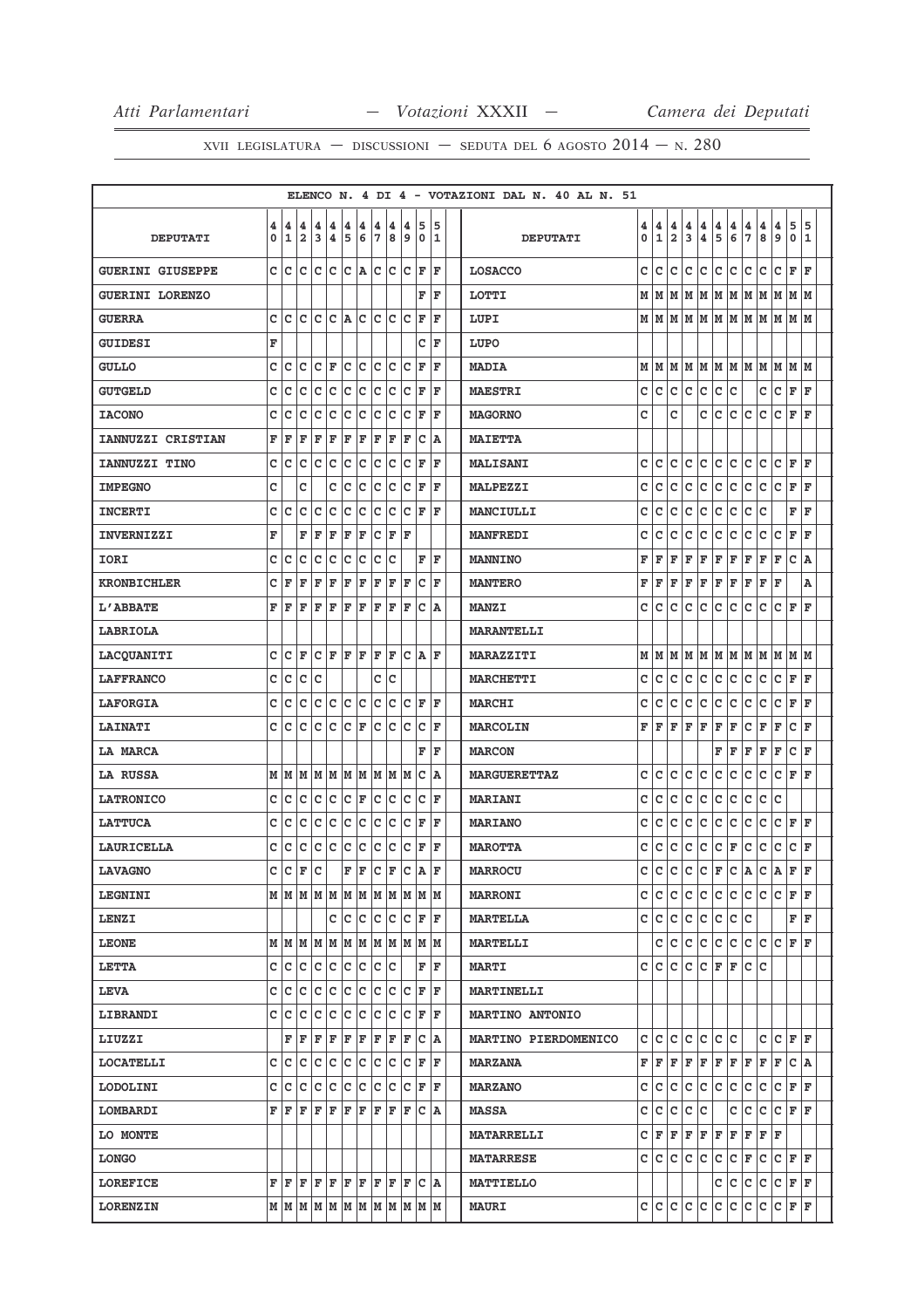|                           |        |                    |                        |        |                              |        |        |                      |                         |        |                        |        | ELENCO N. 4 DI 4 - VOTAZIONI DAL N. 40 AL N. 51 |        |                   |                              |                              |                |               |               |               |                                                           |               |              |        |
|---------------------------|--------|--------------------|------------------------|--------|------------------------------|--------|--------|----------------------|-------------------------|--------|------------------------|--------|-------------------------------------------------|--------|-------------------|------------------------------|------------------------------|----------------|---------------|---------------|---------------|-----------------------------------------------------------|---------------|--------------|--------|
| <b>DEPUTATI</b>           | 4<br>0 | 4<br>1             | 4<br>2                 | 4<br>3 | 4<br>$\overline{\mathbf{4}}$ | 4<br>5 | 4<br>6 | 4<br>17              | 4<br>8                  | 4<br>9 | 5<br>0                 | 5<br>1 | <b>DEPUTATI</b>                                 | 4<br>0 | 4<br>$\mathbf{1}$ | 4<br>$\overline{\mathbf{2}}$ | 4<br>$\overline{\mathbf{3}}$ | 4<br>$\pmb{4}$ | $\frac{4}{5}$ | $\frac{4}{6}$ | $\frac{4}{7}$ | 4<br>$\overline{8}$                                       | $\frac{4}{9}$ | 5<br>$\circ$ | 5<br>1 |
| <b>MAZZIOTTI DI CELSO</b> |        |                    | c c                    |        | lc lc lc                     |        |        |                      |                         |        | F                      | ΙF     | <b>NICOLETTI</b>                                | c      | c                 | c                            | c                            | c              | c             | c             | c             | c                                                         | c             | F            | F      |
| <b>MAZZOLI</b>            | с      | Iс                 | lc                     | Iс     | Ιc                           | lc.    | lc.    | lc lc                |                         | lc     | F                      | ΙF     | <b>NIZZI</b>                                    | c      | c                 | c                            | c                            | c              |               | FF            | F             | c                                                         | c             | c            | F      |
| <b>MELILLA</b>            | c      | <b>F</b>           | ΙF                     | ΙF     | ΙF                           | F      | ΙF     | F                    | F                       | l F    | c                      | ΙF     | <b>NUTI</b>                                     |        |                   |                              |                              |                |               |               |               |                                                           |               |              |        |
| MELILLI                   |        |                    |                        |        |                              |        |        |                      |                         |        |                        |        | <b>OCCHIUTO</b>                                 | c      | c                 | c                            | c                            | c              |               | C F           | c             | c c                                                       |               | lc.          | F      |
| <b>MELONI GIORGIA</b>     |        |                    |                        |        |                              |        |        |                      |                         |        |                        |        | <b>OLIARO</b>                                   | c      | c                 | c                            | c                            | c              | c             | c.            | F             | c                                                         |               |              | F      |
| <b>MELONI MARCO</b>       | C      | Iс                 | ١c                     | lc.    | Ιc                           | lc.    | lc.    | lc.                  | Iс                      | c      | F                      | ΙF     | <b>OLIVERIO</b>                                 | c      | c                 | c                            | c                            | c              | c             | lc.           | c             | c c                                                       |               |              |        |
| <b>MERLO</b>              | М      | lм                 |                        |        |                              |        |        |                      | M  M  M  M  M  M  M     | M      | M M                    |        | ORFINI                                          |        |                   |                              |                              |                |               |               |               |                                                           |               |              |        |
| <b>META</b>               | M      | M                  | M  M  M  M  M  M  M  M |        |                              |        |        |                      |                         |        | ΙF                     |        | <b>ORLANDO</b>                                  |        | MM                |                              |                              |                |               |               |               | $M$   $M$   $M$   $M$   $M$   $M$   $M$   $M$   $M$   $M$ |               |              |        |
| <b>MICCOLI</b>            | c      | c                  | c                      | c      | c                            | ∣c     | c      | c c                  |                         | Iс     | F                      | ΙF     | <b>OTTOBRE</b>                                  |        |                   | с                            | c                            | c              | c             | c             | c             | c                                                         |               | C F F        |        |
| MICILLO                   | F      | ١F                 | ΙF                     | ΙF     | ΙF                           | F      | ΙF     | F                    | F                       | ΙF     | c                      | ١A     | <b>PAGANI</b>                                   | c      | с                 | с                            | с                            | с              | c             | c             | с             | с                                                         | с             | F            | F      |
| <b>MIGLIORE</b>           |        |                    |                        |        |                              |        |        |                      |                         |        |                        |        | <b>PAGANO</b>                                   | c      | c                 |                              | c                            | c              | с             |               | c             | с                                                         | c             | F            | F      |
| <b>MILANATO</b>           |        |                    |                        |        |                              |        |        |                      |                         |        |                        |        | <b>PAGLIA</b>                                   |        |                   |                              |                              |                | F             | F             | F             |                                                           | F             | c            | F      |
| <b>MINARDO</b>            |        |                    |                        |        |                              |        |        |                      |                         |        |                        |        | <b>PALAZZOTTO</b>                               |        | MM                | M                            |                              | MM             |               | M  M  M  M    |               |                                                           | M             | MM           |        |
| <b>MINNUCCI</b>           | C      | lc                 | lc.                    | c c    |                              | lc lc  |        | c c                  |                         | lc     | lF.                    | ΙF     | <b>PALESE</b>                                   | c      | c                 | c                            | c                            | c              | c             | F             | c             | c                                                         | c             | c            | ΙF     |
| <b>MIOTTO</b>             |        |                    |                        |        |                              |        |        |                      |                         |        | F                      | ΙF     | <b>PALMA</b>                                    | с      | с                 | c                            | с                            | c              | c             | c             | c             | c                                                         | c             | F  F         |        |
| <b>MISIANI</b>            | c      | Ιc                 | lc.                    | c c    |                              | c c    |        | c c                  |                         | lc     | F                      | ΙF     | <b>PALMIERI</b>                                 | с      | с                 | c                            | c                            | c              | c             | F             | c             | c                                                         | c             |              |        |
| <b>MISURACA</b>           | c      | lc                 | c                      | Iс     | lc                           | lc     |        | c                    | Iс                      | c      |                        |        | PALMIZIO                                        | c      | с                 |                              | c                            | с              | F             | F             | Α             | с                                                         |               | C F          |        |
| <b>MOGHERINI</b>          | м      | M                  | M                      |        | M M M M                      |        |        |                      | M M                     |        | M  M  M                |        | <b>PANNARALE</b>                                | c      | F                 | F                            | F                            | F              | F             | F             | F             | F                                                         | F             | C F          |        |
| <b>MOGNATO</b>            | C      | Ιc                 | c                      | c      | c                            | c      | c      | c                    | Iс                      | Iс     | F                      | ΙF     | <b>PARENTELA</b>                                | F      | F                 | F                            | F                            | F              | F             | F             | F             | F                                                         | F             | c            | A      |
| <b>MOLEA</b>              | C      | c                  | lc                     | lc     | lc                           | lc     | lc.    | lc                   |                         |        | F                      | ΙF     | <b>PARIS</b>                                    | c      | c                 | c                            | c                            | c              | c             | c             | c             | c                                                         | c             | F            | ΙF     |
| <b>MOLTENI</b>            | F      | F                  | ΙF                     | F      | F                            | F      | F      | $ {\bf C}  {\bf F} $ |                         | ΙF     | c                      | ΙF     | PARISI                                          | с      | с                 | c                            | с                            | c              | c             | F             | c             | с                                                         | с             | c            | ΙF     |
| <b>MONACO</b>             | c      | Ιc                 | c                      | lc     | lc                           | Ιc     | lc.    | Ιc                   | lc                      | Ιc     | F                      | ΙF     | PARRINI                                         | c      | c                 | c                            | c                            | c              | c             | c             | c             | c                                                         | c             | F            | F      |
| <b>MONCHIERO</b>          | c      | c                  | lc                     | c      | c                            | c      | lc.    | lc.                  | Iс                      |        | F                      | ΙF     | <b>PASTORELLI</b>                               | с      | с                 | с                            | c                            | c              | c             | c             | c             | c                                                         | c             | F            | ΙF     |
| MONGIELLO                 | C      | Iс                 | c                      | Iс     | lc                           | Iс     | lc.    | lc.                  | Iс                      | Iс     | F                      | ΙF     | <b>PASTORINO</b>                                | с      | с                 | с                            | с                            | c              | c             | c             | c             | c                                                         | c             | F            | F      |
| <b>MONTRONI</b>           | с      | c                  | c                      | c      | c                            | c      | c      | c                    | c                       | c      | F                      | ΙF     | <b>PATRIARCA</b>                                | с      | с                 | с                            | с                            | с              | с             | c             | с             | c                                                         | c             | F            | F      |
| <b>MORANI</b>             | c      | c                  | c                      | c      | c c c                        |        |        | c                    | c                       | c      | F                      | l F    | <b>PELILLO</b>                                  | c      | $\mathtt{C}$      | $\mathtt{C}$                 | c                            | c              | c             | A             | c             | c                                                         | c             | F            | F      |
| <b>MORASSUT</b>           |        | c c                |                        |        |                              |        |        |                      |                         |        | F                      | ΙF     | <b>PELLEGRINO</b>                               |        | CF                | F                            | F                            |                |               |               |               | F F F F F F                                               |               | C F          |        |
| <b>MORETTO</b>            | c      | c c                |                        | c c    |                              | c c    |        | c c                  |                         | Ιc     | F F                    |        | <b>PELUFFO</b>                                  | c      |                   | с                            | с                            | c              | c             | c.            |               | c c                                                       |               | FF           |        |
| <b>MOSCATT</b>            | c      | Ιc                 | lc.                    | lc.    | Ιc                           | Iс     | Iс     | Iс                   | Ιc                      | Ιc     | F                      | ΙF     | PES                                             |        | MM                |                              |                              |                |               |               |               | $M$   $M$   $M$   $M$   $M$   $M$   $M$                   |               | F F          |        |
| MOTTOLA                   | c      | lc.                | lc.                    |        |                              |        |        |                      |                         |        | $ c c c _F c c c c _F$ |        | <b>PESCO</b>                                    |        | FF                | F                            | F                            | F              |               |               |               | F F F F F                                                 |               | $ c $ A      |        |
| <b>MUCCI</b>              | F      | l F                | F                      | F      | F F                          |        |        |                      |                         |        | c                      | ١A     | PETITTI                                         |        |                   |                              |                              |                |               |               |               |                                                           |               |              |        |
| <b>MURA</b>               | c      | Ιc                 | Ιc                     | Iс     | c                            | F      | c      | c c                  |                         | Iс     | F                      | ΙF     | PETRAROLI                                       |        | FF                | F                            | F                            | F              |               | F F F         |               | F F                                                       |               | CA           |        |
| <b>MURER</b>              | c      | Ιc                 | Iс                     | Iс     | c                            | c      | c      | Ιc                   | Iс                      | Iс     | F                      | ΙF     | <b>PETRENGA</b>                                 | c      | c                 | c                            | c                            | c              |               | C F           | c             | c                                                         | c             | CF           |        |
| <b>NACCARATO</b>          | C      | lc                 | lc                     | lc.    | lc                           | lc.    | lc.    | lc.                  | lc                      | Iс     | lF.                    | ΙF     | <b>PETRINI</b>                                  | c      | c                 | c                            | c                            | c              | c             | c             | c             | c                                                         | c             | F F          |        |
| <b>NARDI</b>              | c      | $ C $ $\mathbf{F}$ |                        |        | C F F                        |        |        |                      | c c                     | Ιc     | <b>AF</b>              |        | <b>PIAZZONI</b>                                 | c      | с                 | F                            | с                            | F              |               | F F F F       |               |                                                           |               | C A F        |        |
| <b>NARDUOLO</b>           | c      | Ιc                 | lc.                    | Iс     | Ιc                           | lc.    | Iс     | Iс                   | Iс                      | lc.    | ΙF                     | ΙF     | PICCHI                                          | с      | c                 | c                            | c                            | c              | с             |               | c             | с                                                         | с             |              |        |
| <b>NASTRI</b>             | c      | Iс                 | lc.                    |        |                              |        |        |                      | c  c  c  c  c  c  c     |        |                        |        | <b>PICCIONE</b>                                 | с      | c                 | c                            | с                            |                |               | c c           |               | c c                                                       |               | $C$ $F$ $F$  |        |
| <b>NESCI</b>              | F      | l F                | F                      | lF.    | F                            | F      | lF.    | F                    | lF.                     | F      | c                      | ١A     | PICCOLI NARDELLI                                | c      | с                 | с                            | с                            | с              | с             | с             | c             | с                                                         | с             | F F          |        |
| <b>NESI</b>               | c      | c                  | ∣c                     | c      | Ιc                           |        |        |                      |                         |        | F                      | F      | PICCOLO GIORGIO                                 | c      | с                 | с                            | с                            | с              | c             | c             | c             | c                                                         | c             | F F          |        |
| <b>NICCHI</b>             |        |                    | F                      | F      |                              |        |        |                      | $F$ $F$ $F$ $F$ $F$ $F$ |        | lc.                    | F      | PICCOLO SALVATORE                               | c      | c                 | с                            | c                            | c              |               | c c           |               | c c                                                       | c             |              |        |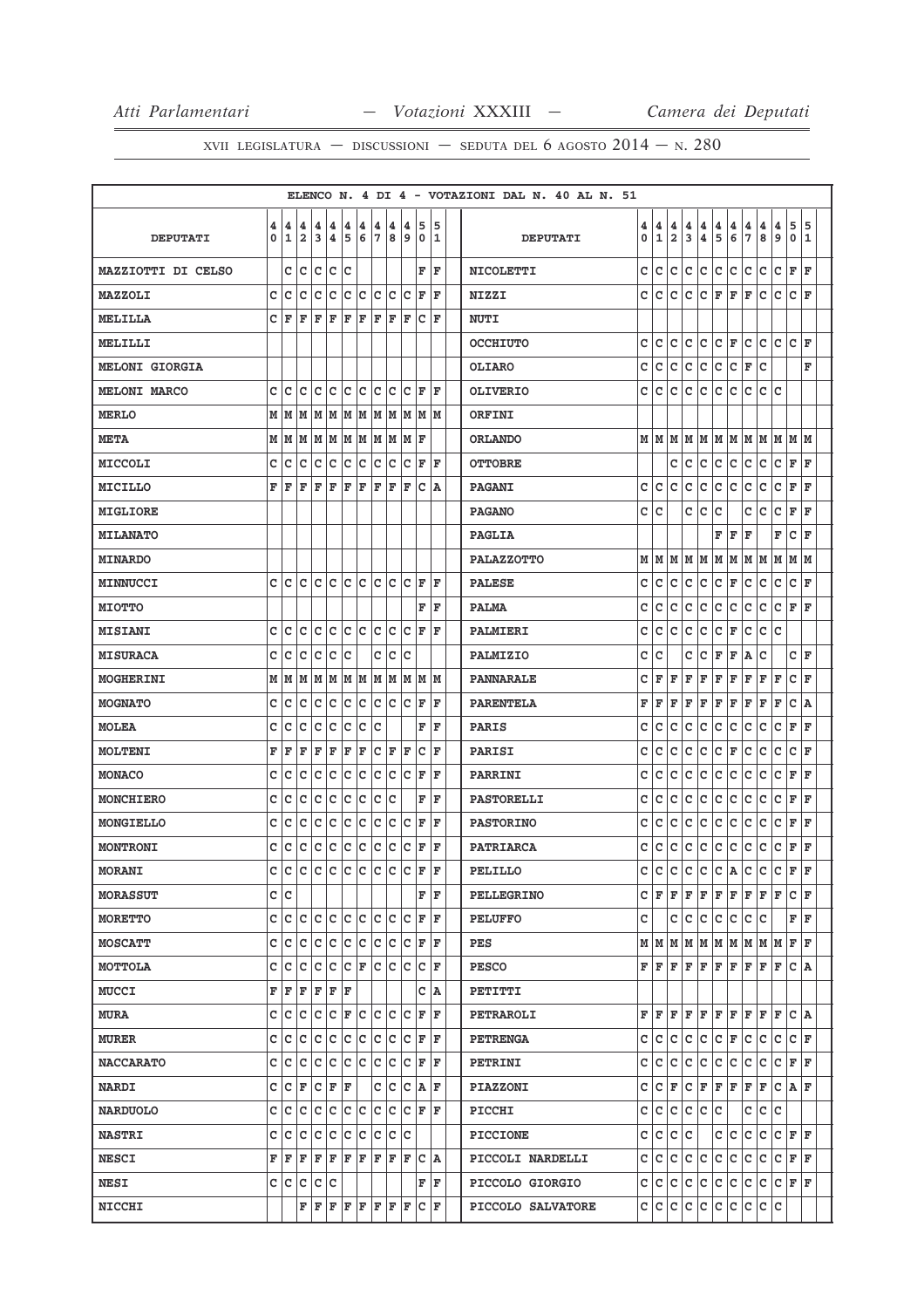|                             |        |                   |                              |                        |             |        |        |                    |        |              |                                                                                                                                                                                       |    |        | ELENCO N. 4 DI 4 - VOTAZIONI DAL N. 40 AL N. 51 |        |                   |                  |              |                           |                    |        |              |              |        |                    |        |
|-----------------------------|--------|-------------------|------------------------------|------------------------|-------------|--------|--------|--------------------|--------|--------------|---------------------------------------------------------------------------------------------------------------------------------------------------------------------------------------|----|--------|-------------------------------------------------|--------|-------------------|------------------|--------------|---------------------------|--------------------|--------|--------------|--------------|--------|--------------------|--------|
| <b>DEPUTATI</b>             | 4<br>0 | 4<br>$\mathbf{1}$ | 4<br>$\overline{\mathbf{2}}$ | 4<br>3                 | 4<br>4      | 4<br>5 | 4<br>6 | 4<br>7             | 4<br>8 | 4<br>9       | 5<br>0                                                                                                                                                                                |    | 5<br>1 | <b>DEPUTATI</b>                                 | 4<br>0 | 4<br>$\mathbf{1}$ | 4<br>$\mathbf 2$ | 4<br>3       | 4<br>$\pmb{4}$            | 4<br>5             | 4<br>6 | 4<br>7       | 4<br>$\bf 8$ | 4<br>9 | 5<br>$\mathbf 0$   | 5<br>1 |
| <b>PICCONE</b>              |        |                   |                              |                        |             |        |        |                    |        |              |                                                                                                                                                                                       |    |        | <b>RIZZO</b>                                    | F      |                   |                  |              |                           | F                  | F      | F            | F            | F      | c                  | ١A     |
| <b>PIEPOLI</b>              |        |                   |                              |                        |             |        |        |                    |        |              |                                                                                                                                                                                       |    |        | <b>ROCCELLA</b>                                 | c      |                   |                  |              | C                         | c                  | c      | F            | c            | c      |                    |        |
| PILI                        |        |                   |                              |                        |             |        |        |                    |        |              | c                                                                                                                                                                                     |    | c      | <b>ROCCHI</b>                                   | c      | c                 | c                | c            | c                         | c                  | C      | c            | c            | c      | F                  | F      |
| PILOZZI                     | с      | с                 | ΙF                           |                        | C F         | F      | F      |                    | C F    | с            | A                                                                                                                                                                                     |    | F      | <b>ROMANINI</b>                                 | с      | с                 | c                | c            | C                         |                    | c      | c            | c            | c      | F                  | F      |
| <b>PINI GIANLUCA</b>        | М      | M                 | M                            | М                      | м           | M      | M      | M                  | M      | M            | MM                                                                                                                                                                                    |    |        | ROMANO ANDREA                                   | c      | c                 | c                | c            | c                         | c                  |        |              |              |        | F                  | l F    |
| PINI GIUDITTA               | c      | c                 | c                            | с                      | c           |        | с      | c                  | C      | с            | F                                                                                                                                                                                     | F  |        | ROMANO FRANCESCO SAVE.                          |        |                   |                  |              |                           |                    |        |              |              |        |                    |        |
| <b>PINNA</b>                | F      | F                 | F                            | F                      | F           | F      | F      | F                  | F      | F            | c                                                                                                                                                                                     | ١A |        | ROMANO PAOLO NICOLO'                            | F      | F                 | F                | F            | F                         | F                  | F      | F            | F            | F      | c                  | ١A     |
| <b>PIRAS</b>                | c      | F                 | F                            | F                      | F           | F      | F      | F                  | F      | F            | с                                                                                                                                                                                     |    | F      | <b>ROMELE</b>                                   | c      | c                 | c                | c            | c                         | с                  | F      | c            | c            | c      |                    |        |
| <b>PISANO</b>               | F      | F                 | F                            | F                      | F           | F      | F      | F                  |        |              | c                                                                                                                                                                                     |    | A      | <b>RONDINI</b>                                  | F      | F                 | F                | F            | F                         | F                  | F      | c            | F            | F      | c                  | ΙF     |
| <b>PISICCHIO</b>            | М      | M                 | М                            | lм                     | М           | lм     | M      | lМ                 | M M    |              | M M                                                                                                                                                                                   |    |        | <b>ROSATO</b>                                   | c      | c                 | c                | c            | с                         | c                  | с      | c            | c            | с      | F                  | F      |
| <b>PISO</b>                 | с      | с                 | с                            | с                      | c           | с      | с      | с                  | с      | c            |                                                                                                                                                                                       |    |        | <b>ROSSI DOMENICO</b>                           | М      | M                 | M                | M            | M                         | М                  | M      | M            | M            | M      | м                  | lм     |
| PISTELLI                    | М      | M                 | M                            | М                      | М           | М      | М      | M                  | М      | М            | МM                                                                                                                                                                                    |    |        | ROSSI PAOLO                                     | c      | c                 | c                | c            | c                         | с                  | c      | Α            | c            | c      | F                  | F      |
| <b>PIZZOLANTE</b>           |        | с                 | с                            | с                      | c           | с      | с      | c                  | c      | c            | F                                                                                                                                                                                     |    | F      | <b>ROSSOMANDO</b>                               | c      | c                 | c                | c            | c                         | c                  | C      | c            | c            |        | F                  | F      |
| <b>PLACIDO</b>              | c      | ΙF                | F                            | F                      | F           | F      | F      | F                  | F      | F            | с                                                                                                                                                                                     |    | F      | <b>ROSTAN</b>                                   | c      | c                 | c                | c            | c                         | с                  | c      | c            | c            | c      | F                  | l F    |
| <b>PLANGGER</b>             |        |                   | c                            | c                      |             |        |        |                    |        |              | F                                                                                                                                                                                     |    | F      | <b>ROSTELLATO</b>                               | F      | F                 | F                | F            | F                         | F                  | F      | F            | F            | F      | c                  | A      |
| POLIDORI                    | c      | c                 | c                            | c                      | c           |        | CF     |                    | lc lc  |              | c                                                                                                                                                                                     |    | F      | <b>ROTONDI</b>                                  | c      | c                 | c                | c            | c                         | с                  | F      | с            | c            | F      |                    |        |
| <b>POLLASTRINI</b>          | c      | c                 | с                            | с                      | C           |        |        |                    |        | c            | F                                                                                                                                                                                     |    | F      | <b>ROTTA</b>                                    | c      | c                 | c                | c            | с                         | c                  | C      |              | c            | c      | F                  | F      |
| <b>POLVERINI</b>            |        |                   |                              |                        |             |        |        |                    |        |              |                                                                                                                                                                                       |    |        | <b>RUBINATO</b>                                 | с      | c                 | с                | c            | с                         | с                  | c      | c            | с            | c      | F                  | ΙF     |
| <b>PORTA</b>                | C      | c                 | c                            | c                      | c           | c      | с      | c                  | c      | c            | F                                                                                                                                                                                     | F  |        | <b>RUGHETTI</b>                                 | М      | M                 | M                | M            | M                         | M                  | M      | M            | M            | M      | M                  | M      |
| <b>PORTAS</b>               | C      | c                 | c                            | c                      | c           | c      | c      | c                  | c      | c            | F                                                                                                                                                                                     |    | F      | <b>RUOCCO</b>                                   | F      | F                 | F                | F            | F                         | F                  | F      | F            | F            | F      | c                  | A      |
| <b>PRATAVIERA</b>           | F      | F                 | F                            | F                      | F           | F      | F      | с                  | F      | F            | с                                                                                                                                                                                     | ΙF |        | <b>RUSSO</b>                                    |        |                   |                  |              |                           |                    |        |              |              |        |                    |        |
| <b>PRESTIGIACOMO</b>        | c      | c                 | c                            | c                      | с           | c      | F      | c                  | с      | c            |                                                                                                                                                                                       |    |        | <b>SALTAMARTINI</b>                             | c      | c                 | c                | c            | c                         | c                  | c      | c            | c            | c      | F                  | ΙF     |
| <b>PREZIOSI</b>             | c      | с                 | с                            | с                      | $\mathbf C$ | c      | c      | c                  | C      | с            | F                                                                                                                                                                                     |    | F      | <b>SAMMARCO</b>                                 |        |                   |                  |              |                           |                    |        |              |              |        |                    |        |
| PRINA                       | c      | с                 | c                            | с                      | c           |        | c      | ١A                 | с      | c            | F                                                                                                                                                                                     |    | F      | <b>SANGA</b>                                    | c      | c                 | c                | c            | c                         | с                  | c      | с            | c            | c      | F                  | F      |
| PRODANI                     | F      | F                 | F                            | F                      | F           | F      | F      | F                  | F      | F            | с                                                                                                                                                                                     | ١A |        | <b>SANI</b>                                     | с      | c                 | $\mathtt{C}$     | c            | C                         | c                  | c      | c            | c            |        | F                  | l F    |
| <b>QUARANTA</b>             | C      | F                 | F                            | F                      | F           | F      | F      | F                  | F      | F            | c                                                                                                                                                                                     |    | F      | SANNA FRANCESCO                                 | C      | C                 | $\mathtt{C}$     | $\mathtt{C}$ | c                         | $\mathtt{C}$       | c      | $\mathtt{C}$ | $\mathtt{C}$ | C      | F                  | F      |
| <b>QUARTAPELLE PROCOPIO</b> |        | c c               |                              | c  c  c  c  c  c  c  c |             |        |        |                    |        |              |                                                                                                                                                                                       |    |        | <b>SANNA GIOVANNA</b>                           |        | c c               | lc.              | lc.          |                           | $ C $ $\mathbf{F}$ | lc.    | lc.          | lc.          | c      | F  F               |        |
| <b>OUINTARELLI</b>          |        |                   | c c c c c c c c              |                        |             |        |        |                    |        | c c          |                                                                                                                                                                                       |    |        | <b>SANNICANDRO</b>                              |        |                   |                  |              | $C$ $ F F F F F F F F F $ |                    |        |              |              | F      | C F                |        |
| <b>RABINO</b>               |        |                   |                              |                        |             |        |        |                    |        |              | cicicicicicicicicici FiF                                                                                                                                                              |    |        | <b>SANTELLI</b>                                 |        |                   |                  |              |                           |                    |        |              |              |        |                    |        |
| <b>RACITI</b>               |        |                   |                              |                        |             |        |        |                    |        |              |                                                                                                                                                                                       | FF |        | <b>SANTERINI</b>                                |        |                   |                  |              | c c c c c c c c           |                    |        |              |              |        |                    |        |
| <b>RAGOSTA</b>              |        | c c               |                              | c c c                  |             |        |        |                    |        |              |                                                                                                                                                                                       | FF |        | <b>SARRO</b>                                    |        |                   |                  |              |                           | c                  | F      | c            | c c          |        |                    |        |
| <b>RAMPELLI</b>             |        |                   |                              |                        |             |        |        |                    |        |              |                                                                                                                                                                                       |    |        | <b>SARTI</b>                                    |        | FF                | lF.              | F            | F                         | F                  | F      | F            | F            | lF.    | C A                |        |
| <b>RAMPI</b>                | c      | с                 | с                            | с                      | c           | c      | c      | c                  | с      | c            | F F                                                                                                                                                                                   |    |        | <b>SAVINO ELVIRA</b>                            | c      | F                 | c                | c            | c                         | c                  | F      | c            | c            | Iс     |                    |        |
| <b>RAVETTO</b>              |        |                   | M   M   M                    |                        |             |        |        |                    |        |              | M  M  M  M  M  M  M  M  M                                                                                                                                                             |    |        | SAVINO SANDRA                                   | c      | lc.               | lc.              | lc.          | lc.                       | c                  | F      | c            | lc.          | c      | $ c _{\mathbf{F}}$ |        |
| <b>REALACCI</b>             |        |                   |                              |                        |             |        |        |                    |        |              | $M$   $M$   $M$   $M$   $M$   $M$   $M$   $M$   $M$   $F$   $F$                                                                                                                       |    |        | <b>SBERNA</b>                                   | c      | lc.               | c                | c            | c                         | c                  | lc.    | c            | c            | c      | F F                |        |
| <b>RIBAUDO</b>              | c      | с                 | с                            | с                      | c           | с      |        | $ C $ $\mathbf{A}$ | c      | $\mathbf{C}$ | F F                                                                                                                                                                                   |    |        | <b>SBROLLINI</b>                                | c      | c                 | c                | c            | c                         | c                  | c      | c            | с            | c      | F F                |        |
| <b>RICCIATTI</b>            |        |                   |                              |                        |             |        |        |                    |        |              | $C \vert \mathbf{F} \vert \mathbf{F} \vert \mathbf{F} \vert \mathbf{F} \vert \mathbf{F} \vert \mathbf{F} \vert \mathbf{F} \vert \mathbf{F} \vert \mathbf{F} \vert C \vert \mathbf{F}$ |    |        | <b>SCAGLIUSI</b>                                | F      | F                 | F                | F            | F                         | $\mathbf F$        | F      | F            | F            | F      | C A                |        |
| <b>RICHETTI</b>             |        | c  c              | с                            | с                      | с           | с      | c      | $\mathbf{C}$       | c      |              | C F                                                                                                                                                                                   |    |        | <b>SCALFAROTTO</b>                              | c      | с                 | с                | с            | c                         | с                  | c      | c            | c            | c      | F F                |        |
| <b>RIGONI</b>               | c      |                   | c c                          | с                      | c           | c      | с      |                    | c c    |              |                                                                                                                                                                                       |    |        | <b>SCANU</b>                                    | c      | c                 | с                | c            | c                         | F                  | c      | c            | c            | c      | F F                |        |
| <b>RIZZETTO</b>             |        |                   | F F F F F                    |                        |             |        |        |                    |        |              | F F F F C A                                                                                                                                                                           |    |        | <b>SCHIRO'</b>                                  |        | c c c c c         |                  |              |                           |                    | c      | c c          |              | C F F  |                    |        |